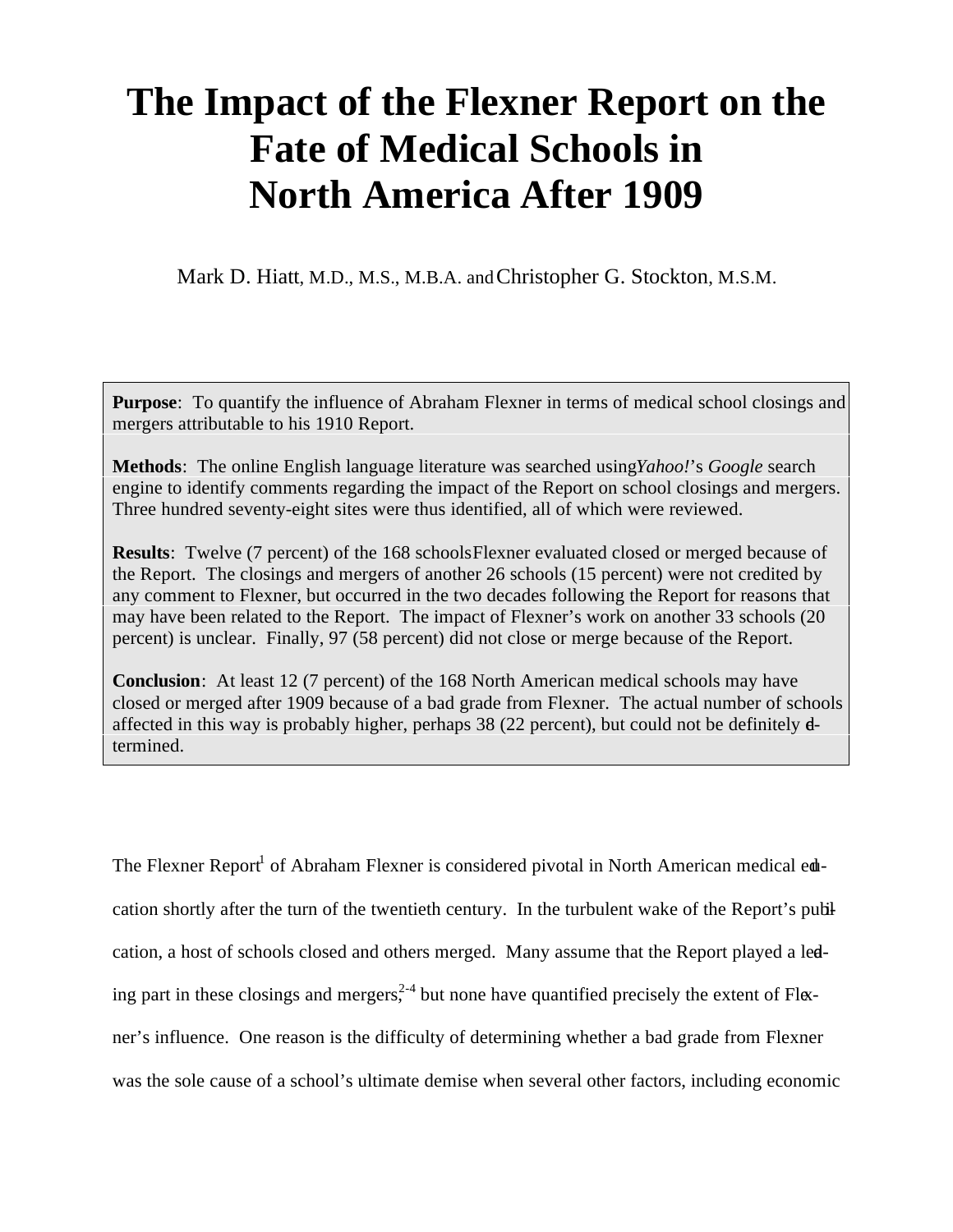and statutory, may have played supporting or even lead roles. This study is a preliminary attempt to quantify the influence of Flexner in terms of school closings and mergers attributable to his Report. In the absence of controlled trials, expert opinion is the essential source of data. Although an obviously imperfect approach, compiling the opinions of medical historians and educators lays a foundation for exploring further the impact of the Flexner Report.

### **Methods**

The online English language literature was searched using *Yahoo!*'s<sup>5</sup> *Google*<sup>6</sup> search engine to identify comments relating the Report to school closings and mergers. Three hundred seventyeight sites were thus identified, all of which were reviewed, although not all addressed the Report's impact. The key words "Flexner Report" were used to identify 56 relevant sites. Once a definitive comment regarding a school had been obtained, as ascertained by reviewing the sites returned by *Yahoo!* in the order of their *Google* prioritization, no further searching for that school was performed. The impact of the Report on 11 (6 percent) of the 168 schools evaluated was determined in this manner.

*Google* searches were also performed on the names of all schools. Visiting these sites, in turn, frequently led to even more sites containing relevant information. Three hundred twentytwo additional sites were thus visited and reviewed. The fate of 127 schools (76 percent) was determined in this way. Online searching failed to reveal any reason for the closing or merger of 30 schools (18 percent), all of which were in the United States.

### **Results**

Twelve (7 percent) of the 168 schools closed  $(n = 9)$  or merged ( $n = 3$ ) for reasons attributed to the Report. For another 29 schools (17 percent) that closed or merged, the cause was unclear,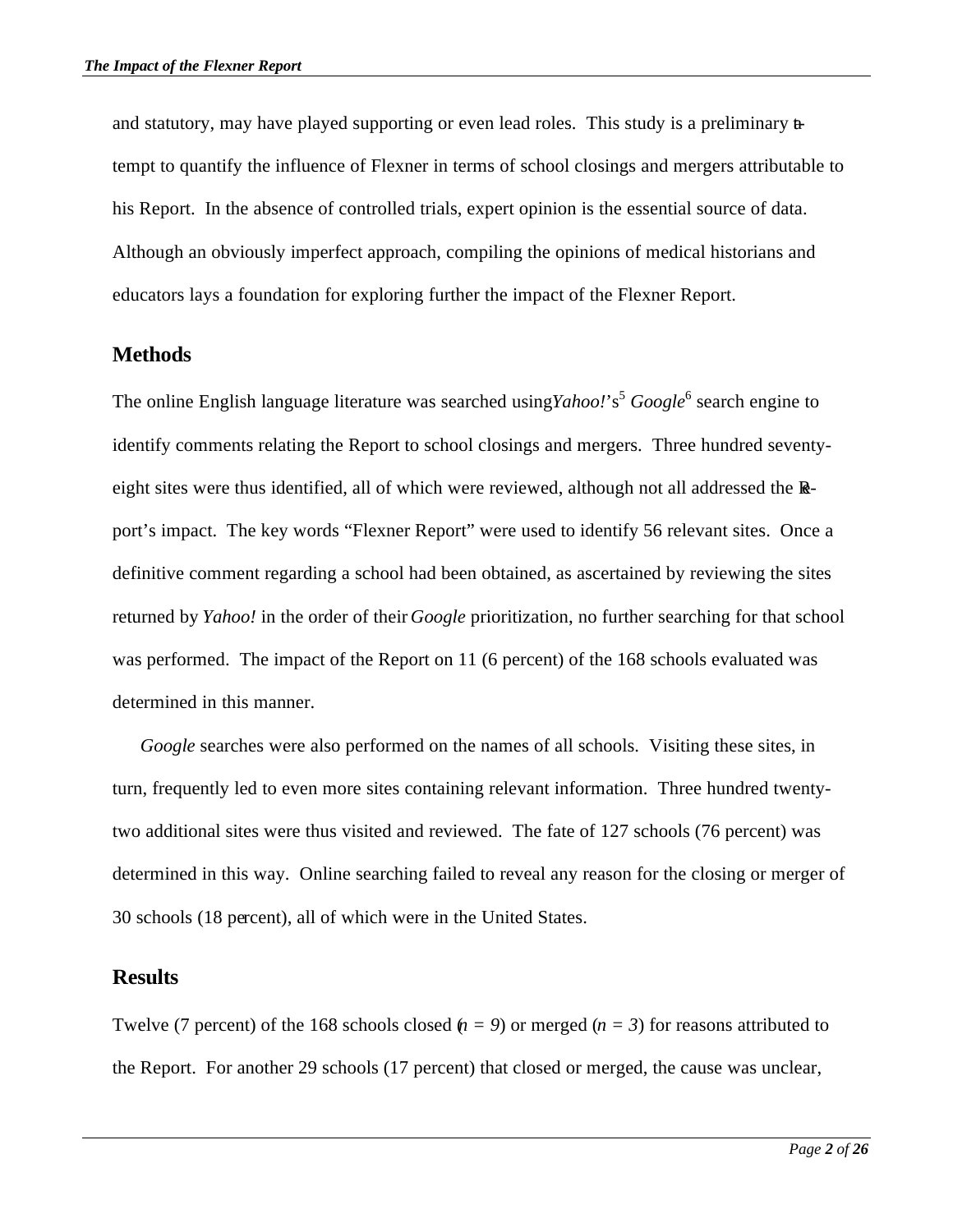but 26 (15 percent) of these schools closed or merged within two decades of the Report's publication. The authors of the online comments implied that an additional 97 schools (58 percent) were unaffected by the Report; several of these closed or merged, but apparently did so for resons unrelated to the Report. Finally, online searching failed to yield comments for 30 schools (18 percent). The table accompanying this article provides summary information; the results for each individual school and corresponding references are presented in the appendix to the online version of this paper.

### **Discussion**

The Flexner Report is pertinent to both epidemiology and policy. Epidemiology concerns itself with "the distribution and determinants of disease frequency" in human populations. How does studying the fate of medical schools fit this definition? Arguably, the education of doctors is within the purview of epidemiologists because of its indirect, but certain, impact on the treatment of disease. Besides, the repercussion of the Report is of the nature readily analyzed by epidemiologists: both a denominator (*the number of schools evaluated*) and numerator (*the number that closed or merged as a result of Flexner*) are present.<sup>8</sup> Like pioneering epidemiologists John Graunt, who in the middle of the  $17<sup>h</sup>$  century quantified patterns of disease in a population by analyzing the weekly reports of births and deaths in London, and William Farr, who in the middle of the  $19<sup>th</sup>$  century set up a system to compile routinely the numbers and causes of deaths in England and Wales, $^{10}$  Flexner collected extensive data on which to base his conclusions.

His well researched Report is one of the most cited evaluations of medical education in the twentieth century, was considered the "most influential publication of all" in medical education, and was sufficiently momentous to be included in a 1974 issue of *Daedalus* entitled "Twentieth-Century Classics Revisited.<sup>'\*1</sup> Yet, definitive analysis of its impact has not been performed.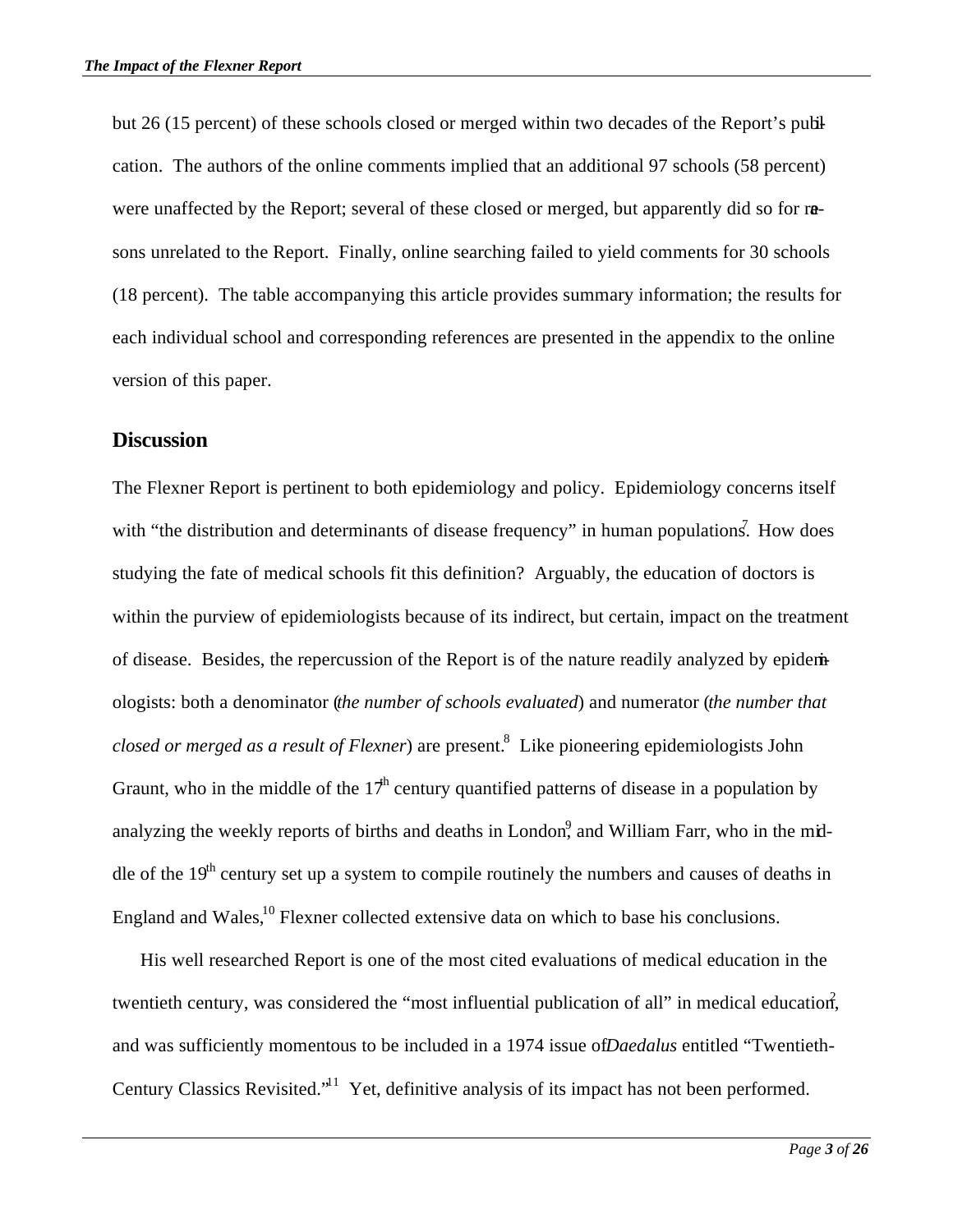The list of schools in Flexner's day is quite different from a list of current schools.<sup>12</sup> Did the Report play a part in this change? In the absence of experimental data, can we declare a causeeffect relationship between the Report and the fate of schools?

The set of criteria that British statistician Sir Austin Bradford Hill proposed to decide whether an environmental factor is a cause of disease<sup>13</sup> may be adapted to our determination of whether the Report was a cause of a school's closing or merger. The Report as a cause satisfies the criteria of *temporality* (Flexner's inspections in 1909 preceded the rash of closings and mergers in subsequent years), *dose-response* (the casualty list of schools contains a high proportion of the ones most harshly criticized), *consistency* (many researchers have placed Flexner at the root of the reduction in the number of schools<sup>2-4</sup>), *plausibility* (disfavored schools subsequently found it difficult to secure funding from foundations and governments and licensure for their students from state regulatory boards), and *analogy* (similar surveys have had a similar effect).

#### **Serendipitous Searching**

Although no experimental data exist, data for this study were nevertheless needed and readily available at a remarkable number of diverse sites, many of which were of remarkable quality. Investigating the fate of schools via searching the Web using each school's name was straighforward. Once a school's official site had been identified, links were followed to historical iformation about that institution. Often, one site would reveal the fate of more than one school. For example, a page at the site of Loyola University<sup>14</sup> covered not only the medical school of Loyola, but also Bennett, Illinois, and Reliance Medical Colleges, all of which merged with Loyola. In this case, one site disclosed the fate of four schools.

Some searches did not lead directly to a page for a school, particularly if it had closed. However, a search for a school that had closed often led to other sites that disclosed its fate. Some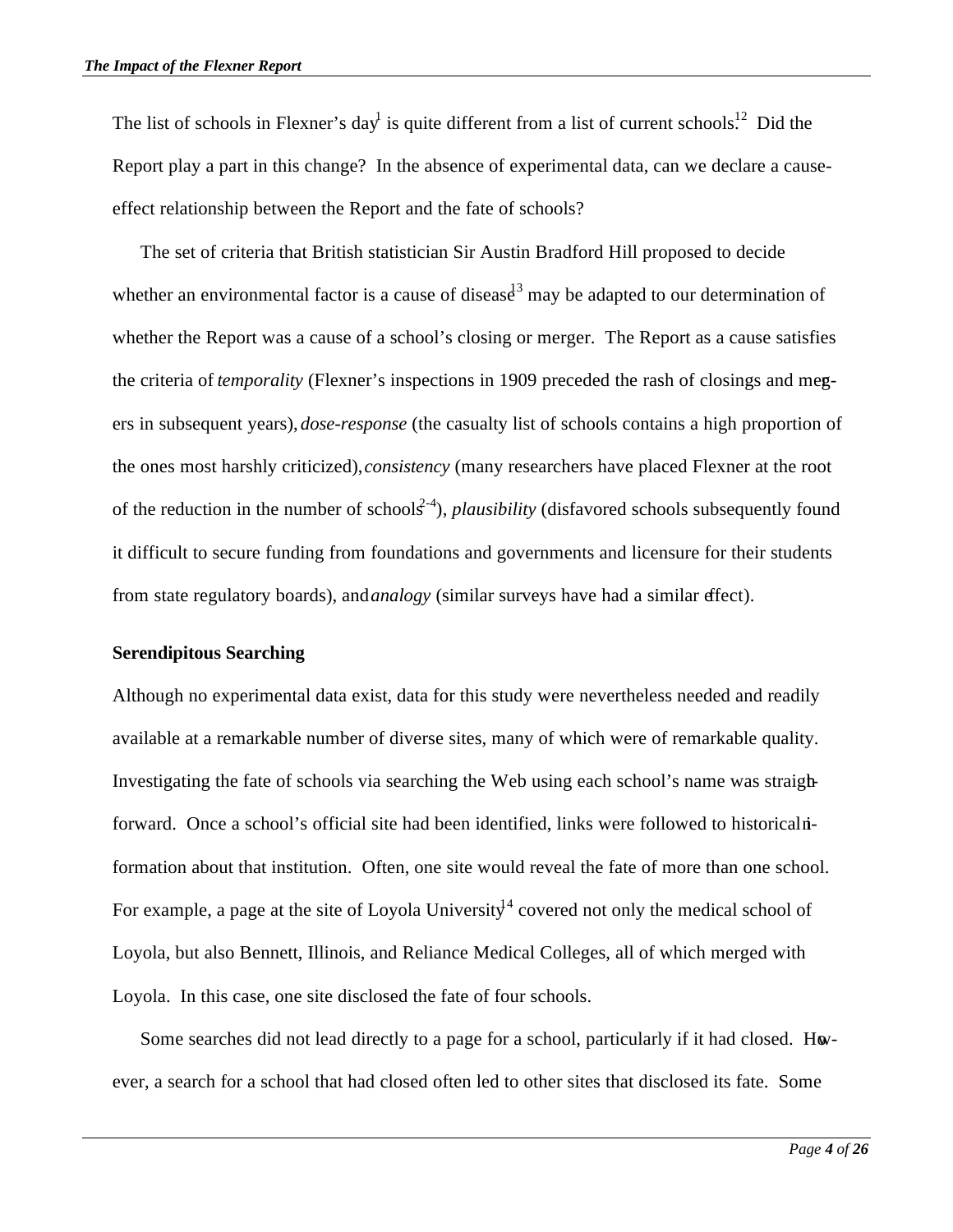j

pages addressed the history of schools in the same region. Others were for historical societies for a particular region that revealed information about schools that had closed. For example, one site presented the history of schools in Maryland<sup>5</sup> and another<sup>16</sup> discussed the defunct North Carolina Medical College in a passage about the school's building, which is a historic landmark.

Many comments explicitly identified the Report as a cause for a school's closing or merger. The previously mentioned passage about the North Carolina Medical College implicated the Report as a cause for its demise:

In the summer of 1910, . . . the Carnegie Foundation sent a representative to the North Carolina Medical College to evaluate the institution. In a published report, the Carnegie Foundation criticized the college for not having adequate facilities. In 1914, Dr. Monroe and his associates, unwilling or unable to spend the money required to bring the college into conformance with the Carnegie standards, closed the facilities . . .<sup>16</sup>

Unfortunately, many sites did not so clearly address the causes for schools' closings and mergers. Absent any attribution, these closings and mergers were not credited to Flexner. However, further research may likely show that his Report was instrumental, given that the majority of these schools closed or merged in the years shortly following Flexner's inspections. If these 26 schools that closed or merged in the two decades following his inspections were credited to Flexner, his Report would then be responsible for the closing or merger of 38 (22 percent) of the 168 schools. Including the 3 schools (2 percent) that closed or merged more than two decades

<sup>\*</sup> Such schools include the Hippocratean College of Medicine in 1909 (shortly after Flexner's visit in April of that year);<sup>1, 17</sup> the two campuses of the American Medical Missionary College,<sup>18</sup> Women's Medical College of Baltimore,<sup>19</sup> Atlantic Medical College,<sup>20</sup> Pulte Medical College,<sup>21</sup> State University of Oklahoma<sup>22, 23</sup> and Epworth College of Medicine<sup>22, 23</sup> in 1910; Barnes<sup>24</sup> and American<sup>24</sup> Medical Colleges and College of Physicians and Surgeons (Memphis) in 1911;<sup>25</sup> College of Physicians and Surgeons (Chicago),<sup>26</sup> Littlejohn College of Osteopathy,<sup>27</sup> Willamette University Medical Department,<sup>28</sup> Memphis Hospital Medical College,<sup>25</sup> Universities of Nashville and Tennessee Medical Department,<sup>25</sup> and Wisconsin College of Physicians and Surgeons<sup>29</sup> in 1913; Bennett, Illinois, and Reliance Medical Colleges in 1915;<sup>14</sup> Medico-Chirurgical College of Philadelphia in 1916;<sup>30</sup> Philadelphia Polyclinic in 1917;<sup>30, 31</sup> Kansas City Hahnemann Medical College in 1918;<sup>32</sup> State University of Iowa College of Homeopathic Medicine in 1919;<sup>33</sup> Hahnemann Medical College (Chicago) in 1922;<sup>34</sup> and New York Homeopathic Medical Cdlege and Flower Hospital in 1929.<sup>34</sup>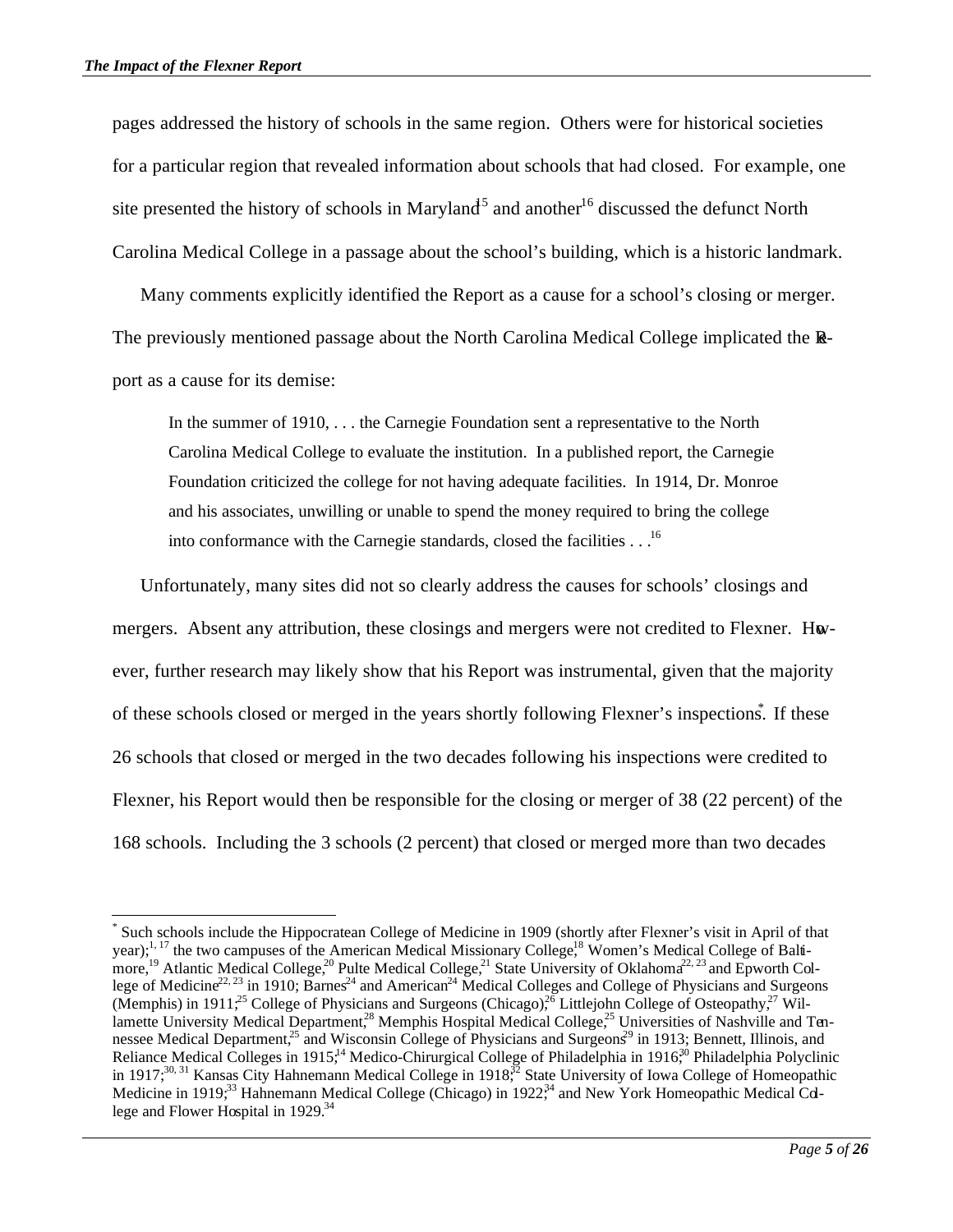after the Report and the 30 schools (18 percent) of unknown disposition would increase this percentage to 42, representing a potential maximum proportion of schools affected by the Report.

#### **About the Report**

What are we to think of this document that may have had so profound an effect? It is popularly known as the *Flexner Report*, but officially entitled *Medical Education in the United States and Canada: A Report to the Carnegie Foundation for the Advancement of Teaching*. 1 Published in 1910 by the Carnegie Foundation, the 346-page tome arose from research conducted by Flexner, who claimed to have visited and objectively evaluated 156 graduate and twelve postgraduate medical schools in the United States and Canada. He sought data on five points for each of the schools: (1) entrance requirements and adherence to them, (2) the size and training of the faculty, (3) the sum and allocation of endowment and fees to support the institution, (4) the adequacy and quality of the laboratories as well as the training and qualifications of the laboratory instructors, and (5) the relationships between the school and its associated hospitals.

Although Flexner's motives<sup>35</sup> and methods<sup>36</sup> may be disputed, his systematic collection of data is remarkable for his time. Indeed, a scientific veneer distinguishes the Report from prior attempts to reform medical education, which partly consisted of largely unsubstantiated vilification of those who competed against the favored allopathic approach. Flexner, for example, shared Oliver Wendell Holmes' contempt for practitioners of homeopathy<sup>37</sup> Flexner's words, however, were particularly powerful because they were substantiated by data supposedly **b**tained through thorough and objective investigation. It should be noted that Flexner's approach was remarkable, but not entirely novel. It was rooted in the British Victorian social reformers' enthusiasm for collection and enumeration<sup>38, 39</sup> and likely influenced by an article based on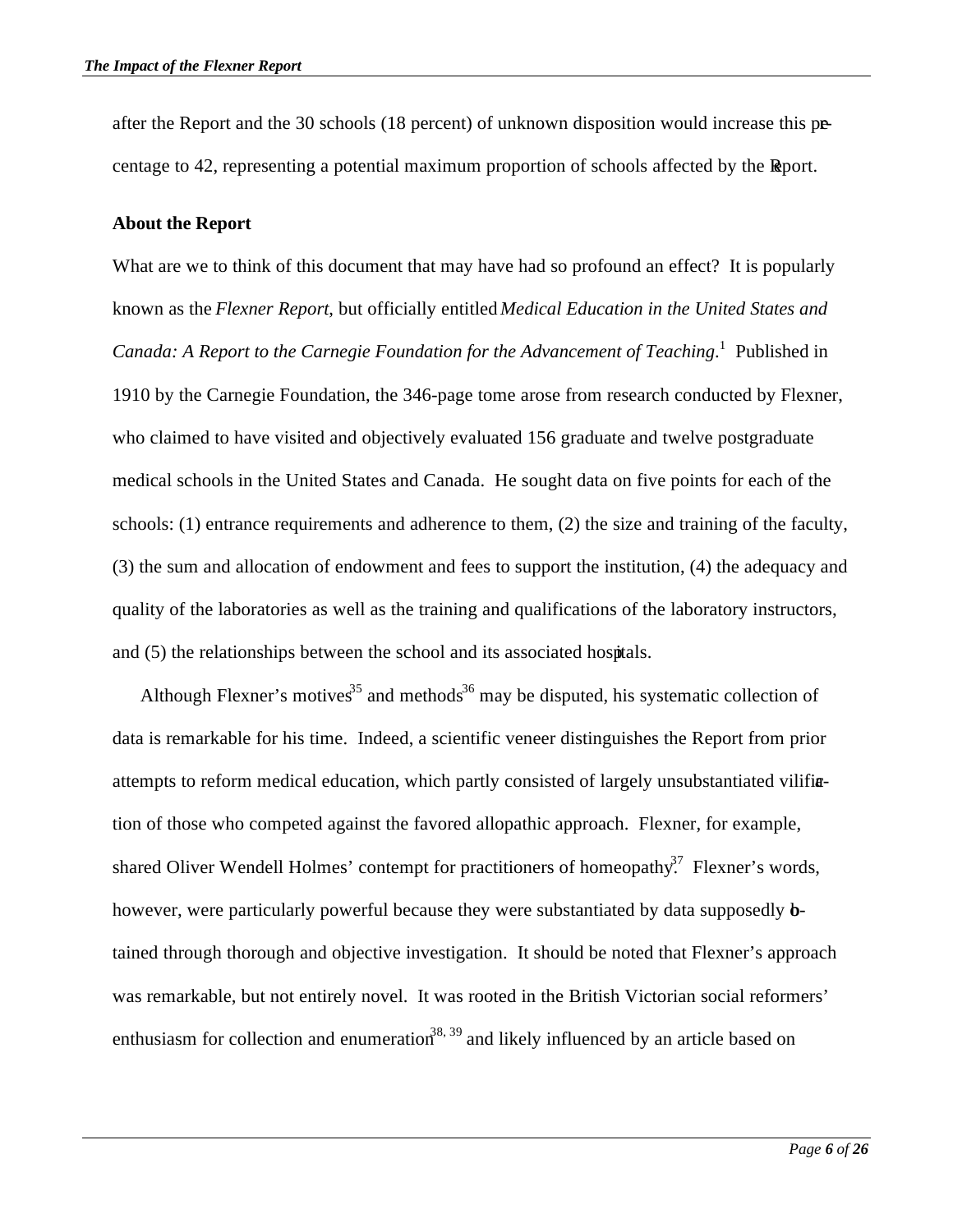school inspections performed by the Council on Medical Education of the American Medical Association in 1906.<sup>40</sup> Flexner walked on paths that others had recently pioneered.

The Report consisted of two parts. In the first part, Flexner discussed the history of medical education, described what its proper basis should be as well as what the actual basis was, reommended a curriculum, discussed financial aspects, proposed a plan for reconstructing medical education, and commented on "medical sectarianism," state boards of licensure, postgraduate education, and educating women and "Negroes." In the second part, Flexner summarized his findings for the 168 schools he claimed to have visited. He described them with striking and often caustic candor. The equipment at one school, Flexner observed, was "dirty and disorderly beyond description."<sup>1</sup> He recorded that the department of anatomy at another school occupied an "outhouse, whence the noisome odor of decaying cadavers permeates the premises.<sup>4</sup> Another institution had "in place of laboratories, laboratory signs  $\dots$ "

The University of Virginia is an example of one of the few that escaped Flexner's typical  $\dot{\mathbf{r}}$ tuperation. After visiting its Department of Medicine in February of 1909<sup>1</sup>, Flexner presented data for each of the five points. First, the "[e]ntrance requirement" was "[o]ne year of college work in sciences." Second, the "[t]eaching staff" consisted of "31 teachers, of whom 12 [were] professors, 19 of other grade" and the "laboratory branches [were] taught by 8 instructors who [gave] their entire time to them." Third, the "[r]esources available for maintenance" derived from "funds of the university" and \$10,060 in income from fees to meet the \$52,195 departmetal budget, which included the hospital deficit. Fourth, the "[l]aboratory facilities" were "good" and overseen by "enthusiastic teachers of modern training and ideals." Their "main present lack" was "a suitable building and an adequate medical library." Finally, the "[c]linical facilties" consisted of 100 beds. The relation of the University Hospital "to the medical school and its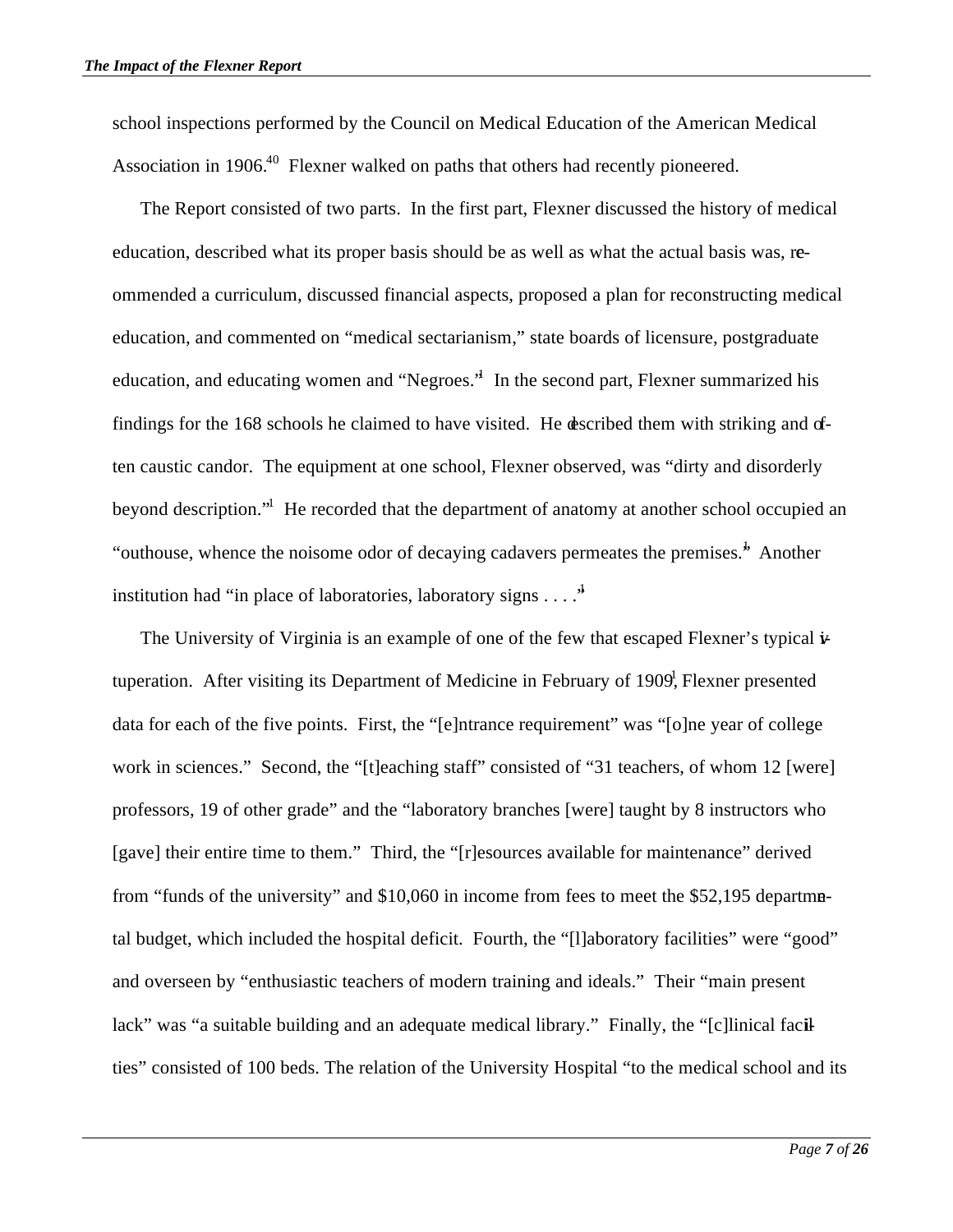organization for teaching purposes" left "nothing to be desired." Although the material had "not yet reached proper proportions," it was "increasing" and "skilfully [*sic*] and effectively used to train the student body in the technique and methods of scientific medcine."

At the conclusion of each section corresponding to a region, Flexner presented "General Considerations" consisting of his summary and recommendations. For Virginia, he concluded that "[t]he rapid improvement of the medical department of the University of Virginia in the last three years is one of the striking phenomena of recent medical school history. $\frac{1}{n}$  In contrast, the Commonwealth's two independent schools were clinically inadequate, for which Flexner reommended their consolidation.<sup>1</sup>

The recommendation to consolidate or close schools and raise standards was a common cry of Flexner. His intent was to reduce the physician supply, for far too many physicians were practicing, according to Flexner, due to "an enormous over-production" of practitioners. He thus ambitiously called for reducing the number of schools to 31, cutting the annual output of physicians from 4,442 to 2,000.<sup>1</sup> The change effected was not as severe as that recommended, but was nonetheless dramatic. Between 1904 and 1920, the number of medical schools decreased to 85 and the number of students from 28,142 to 13,798. The percentage of schools  $\sigma$ quiring two years of college for admission rose from three to 92. The resulting increased prepration in science allowed schools to concentrate more on the biomedical sciences instead of chemistry and physics and the curriculum to contain more laboratory experience.<sup>41</sup>

#### **Women and Blacks**

Flexner's criticism seems to have fallen most heavily on schools that professed philosophies  $\ddot{d}$ verging from the allopathic, were proprietary, or educated primarily women or blacks. Flexner, for example, argued that there was no need for medical schools specifically devoted to women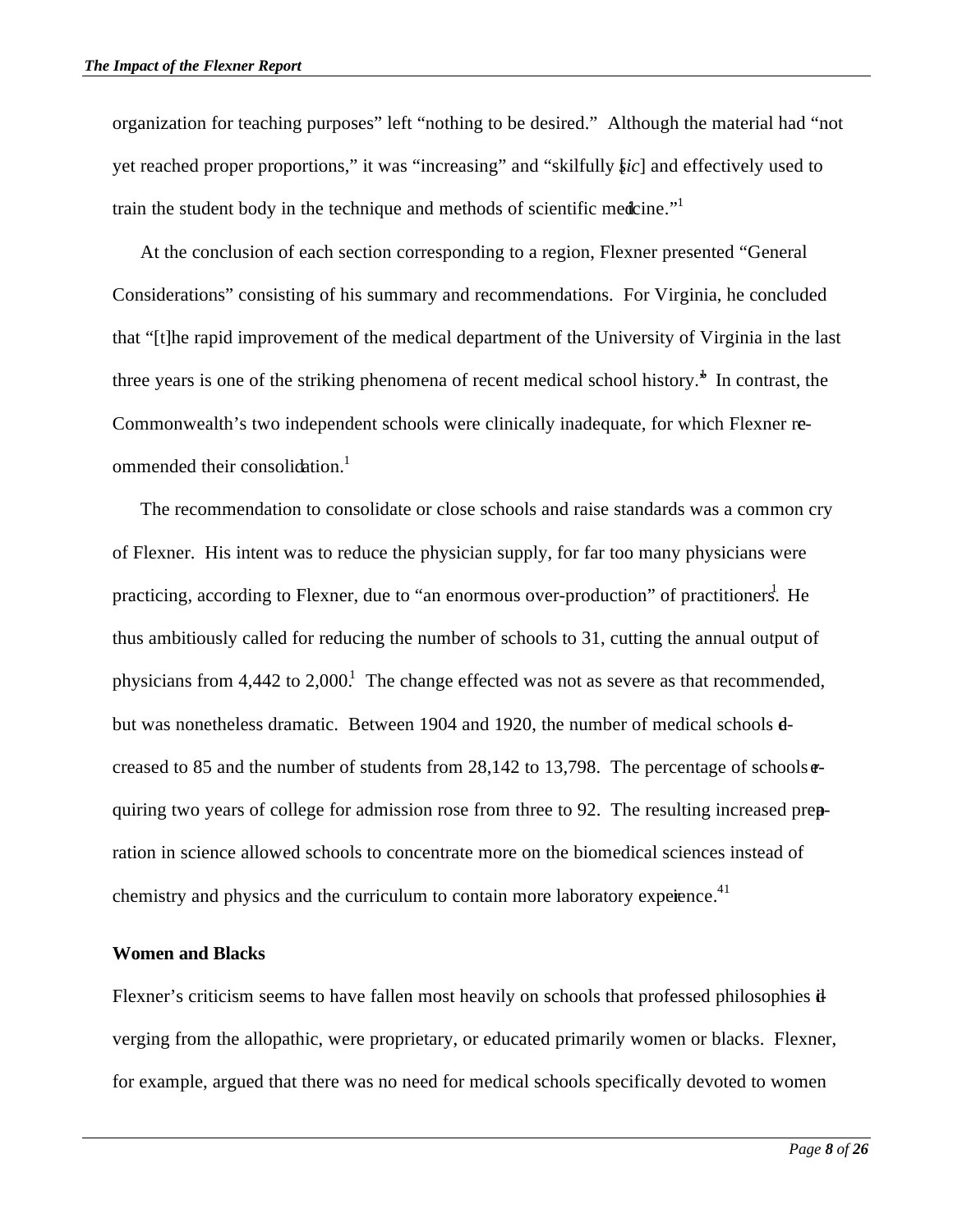and recommended that all three such schools be closed. He explained that "it is clear that [women] show a decreasing inclination" to enter the profession because "any strong demand for women physicians or any strong ungratified desire on the part of women to enter the profession  $\ldots$  is lacking."<sup>1</sup>

Flexner also recommended that "the seven medical schools for negroes" be reduced to two; he considered five to be "ineffectual" and "in no position to make any contribution of value.<sup>1</sup> Flexner argued that the two schools should remain operational because there would always be a need for black physicians, even though the "medical care of the negro race will never be wholly left to negro physicians." Blacks, being "a potential source of infection and contagion," needed their own physicians.<sup>1</sup> Flexner further recommended that "hygiene rather than surgery" be "strongly accentuated" in these schools.<sup>1</sup> By 1923, only two medical schools for blacks  $\mathbf{e}$ mained.<sup>42</sup> The Report, with its patronizing tone toward black institutions and physicians, set the pattern for admitting minorities into medical schools that persisted for several decades; between 1920 and 1964, less than three percent of students entering American medical schools were black. $43$ 

Although Flexner may have been neither objective<sup>35</sup> nor thorough,<sup>36</sup> this study reveals the considerable influence that he nevertheless exerted on the fate of North American medical schools in the early part of the twentieth century. In a broader sense, the current study shows the significant impact that surveys of the type conducted for the Flexner Report can have, whether performed to evaluate managed-care plans,<sup>44</sup> hospitals,<sup>45</sup> or the physician supply.<sup>46</sup> It is important, therefore, that such surveys be conducted thoroughly and objectively.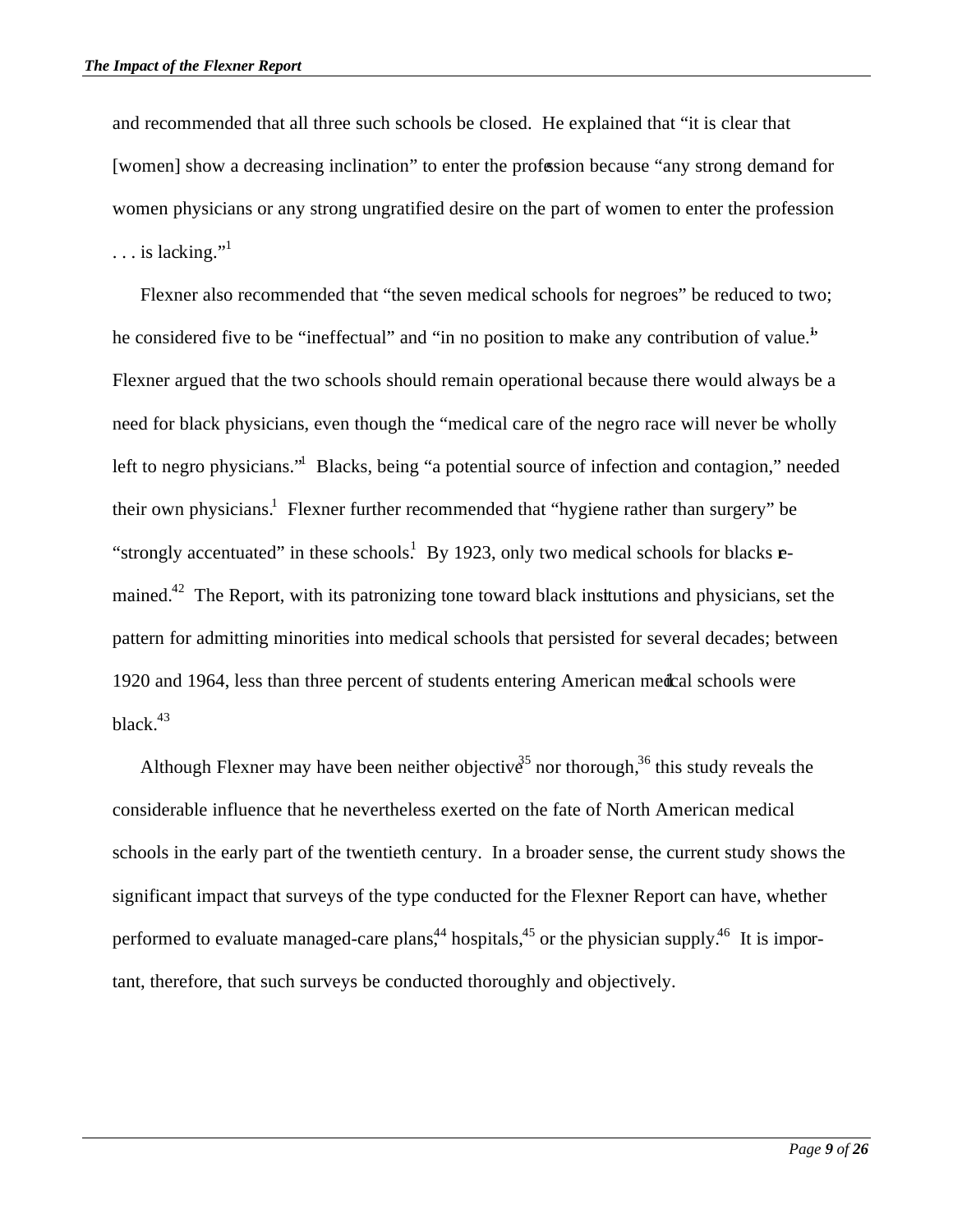#### **Limitations**

The current study has its own problems. In quantifying the impact of the Report*only* in terms of school closings and mergers, this study fails to capture Flexner's influence that may have been manifest in other ways, such as, for example, changing the curriculum of those schools that survived the Report.<sup>2</sup> A follow-up study should ascertain the impact of Flexner's recommendations in this regard. In defense of the current approach, however, initial epidemiological studies often look at the mortality of people in the way that this study focuses on the "mortality" (closing or merger) of institutions.

Further limitations arise from using online comments, calling the validity and reliability of the results into question. First, this method failed to uncover causes for the closing or merger of 30 (18 percent) of the 168 schools. Another 29 schools (17 percent) merged for reasons that may have been associated with Flexner but cannot be attributed to him because of the lack of comments to this effect. Second, the validity of this study, of course, is susceptible to all the biases and deficiencies of relying on data obtained through online searching. Conjecture in comments based on perception, of course, does not define reality, but this preliminary subjective assessment is a reasonable first step into an area in which few easily traversable paths to the truth exist. The study could perhaps be made more rigorous by presenting Kappa statistics  $\ell^{2}$  to yield a sense of the degree to which commentators agreed.

The next step would be a multivariate analysis to take into account the varying effects of various factors.<sup>48</sup> In a regression model, the dependent, or outcome, variable  $\chi$ ) would be whether a school closed or merged, as determined by multiple independent, or predictor, vairables (*X*):

$$
Y=a+b_1X_1+b_2X_2+\ldots+b_nX_n.
$$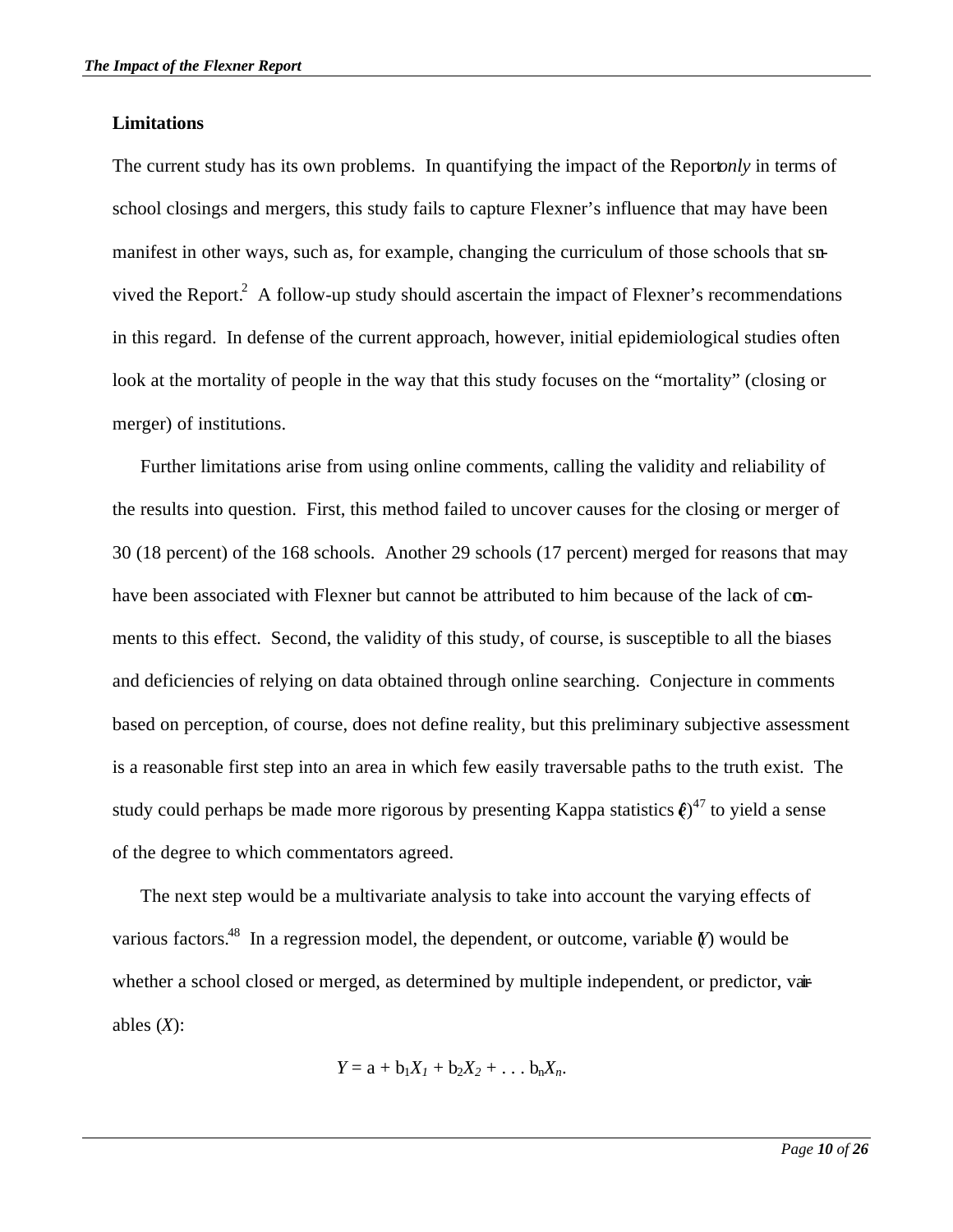These predictor variables could include Flexner's evaluation of a school, either favorable or critical; a school's endowment, annual income, debt-to-asset ratio, and degree of competition faced, perhaps measured by the number of schools in the same region divided by the population of that region; the amount of funding received from external sources, both from governments and foundations;<sup>49</sup> and the rigor of statutory change in the state in which the school resided.

#### **Conclusion**

Just in terms of school closings and mergers, the Flexner Report has had a profound impact on North American medical education. Between 7 and 22 percent of schools may have closed or merged because of what Flexner wrote. Further research is needed to pinpoint more precisely the extent of Flexner's influence in the context of other contemporaneous factors affecting the fate of medical schools after the turn of the twentieth century.

More broadly, given the potentially enormous impact that a single study related to a policy agenda can have, critical scrutiny of the underlying assumptions and applied methods of such studies is warranted.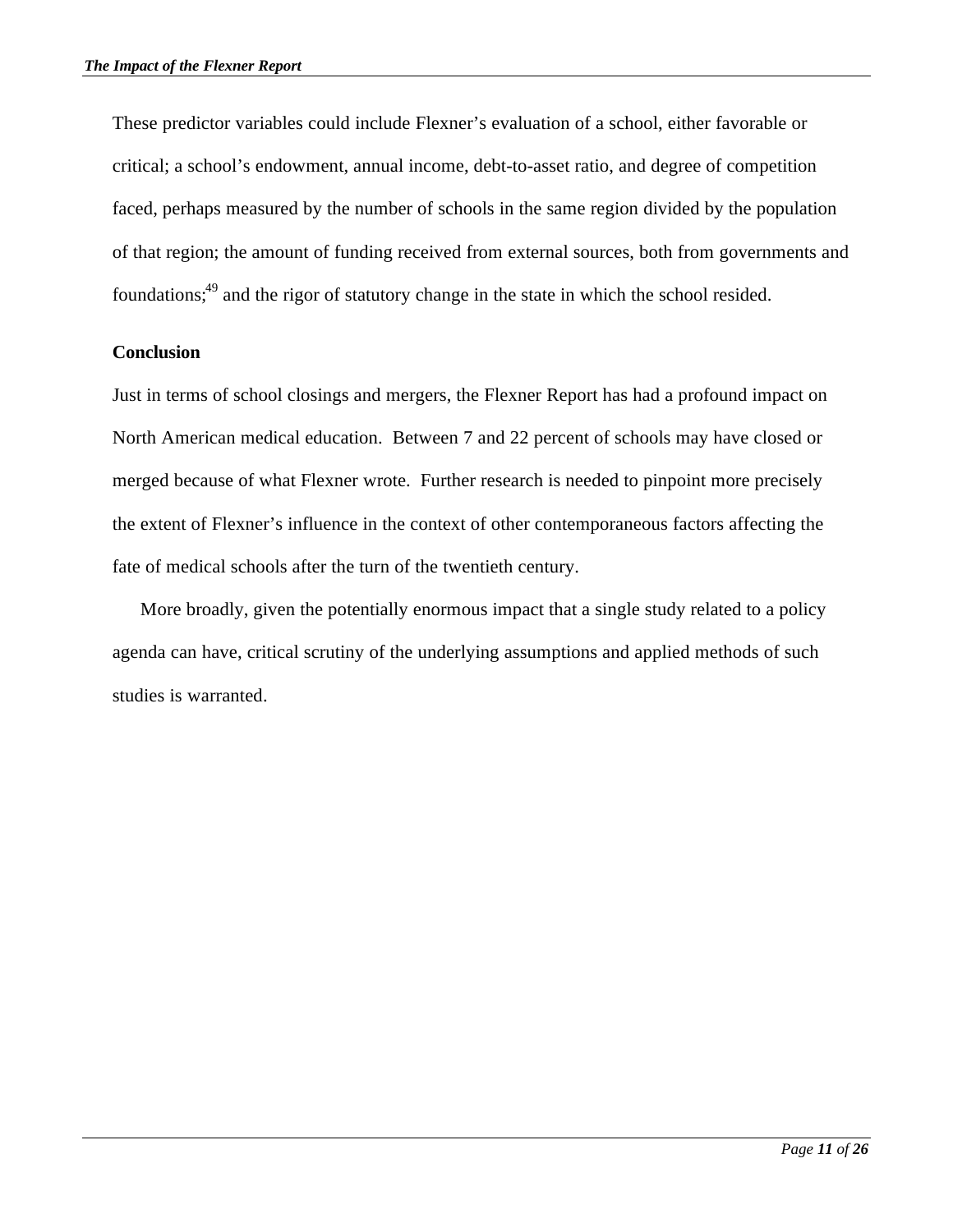### **Table. Flexner's Impact on U.S. and Canadian Schools**

| Did not close or merge as a result of the Report $\bar{r}$ |     | 58%  |
|------------------------------------------------------------|-----|------|
| Closed or merged because of the Report                     | 12  | 7%   |
| Closed                                                     |     | 5%   |
| Merged                                                     |     | 2%   |
| Closed or merged for unclear reasons                       | 59  | 35%  |
| Closed or merged in the two decades after the Report       | 26  | 15%  |
| Closed or merged more than two decades after the Report    |     | 2%   |
| Unknown disposition                                        | 30  | 18%  |
| Total                                                      | 168 | 100% |

-

<sup>†</sup> None of the eight Canadian schools closed or merged as a result of the Report.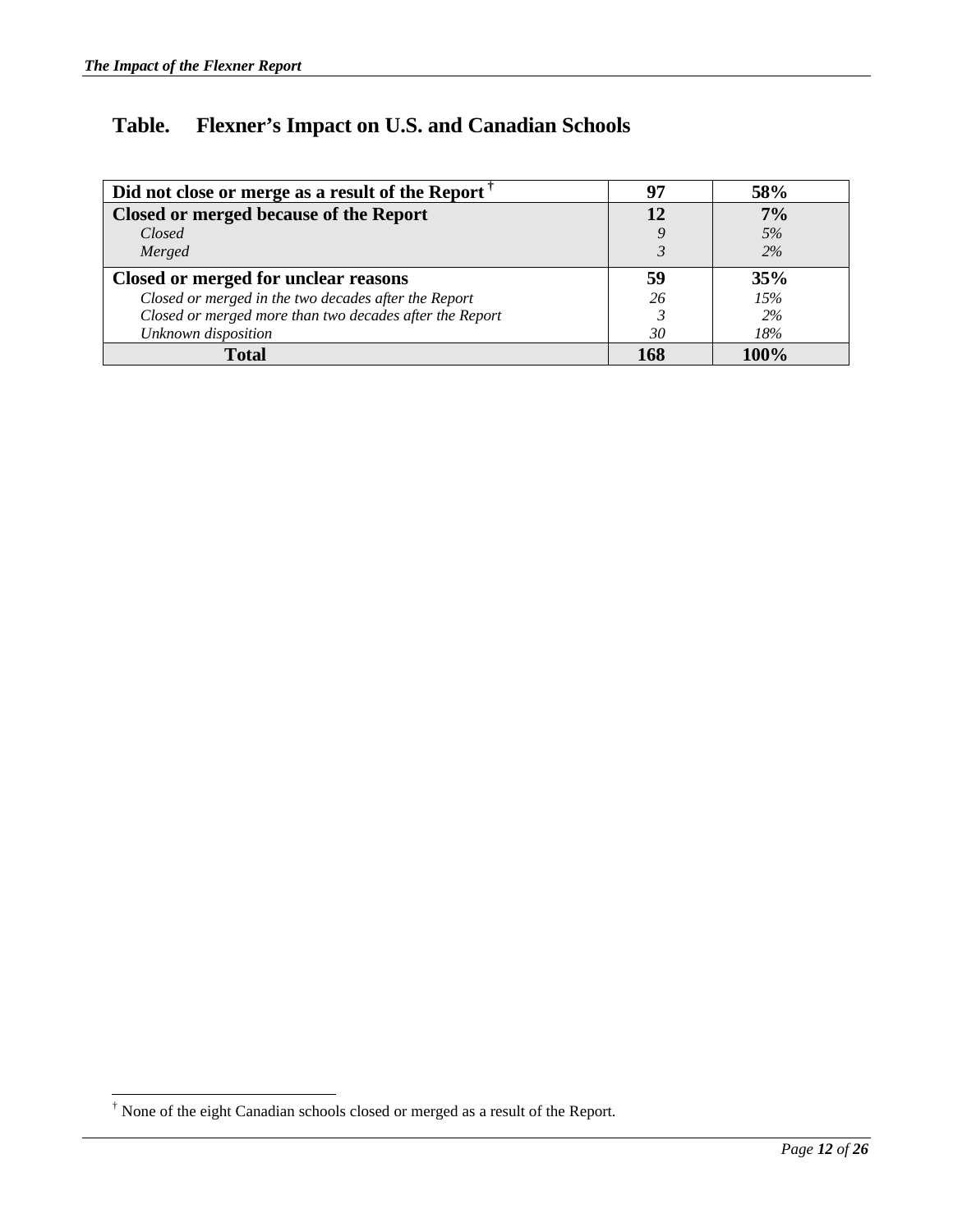| <b>School</b>                                               | Closed or Merged as a Result of the Report |
|-------------------------------------------------------------|--------------------------------------------|
| <b>Alabama</b>                                              |                                            |
| <b>Birmingham Medical College</b>                           | $2^{\ddagger}$                             |
| University of Alabama                                       | $\mathrm{No}^{12}$                         |
| <b>Arkansas</b>                                             |                                            |
| University of Arkansas                                      | $Yes^{50}$                                 |
| California                                                  |                                            |
| University of Southern California (Los Angeles)             | $\mathrm{No}^{51}$                         |
| University of California Clinical Department (Los Angeles)  | No <sup>52</sup>                           |
| California Medical College (Los Angeles)                    | $\overline{?}$                             |
| Los Angeles College of Osteopathy (Los Angeles)             | $\mathrm{No}^{27}$                         |
| Pacific College of Osteopathy (Los Angeles)                 | No <sup>27</sup>                           |
| College of Medicine and Surgery (Oakland)                   | $\overline{?}$                             |
| University of California Medical Department (San Francisco) | No <sup>4</sup>                            |
| Stanford University (San Francisco)                         | No <sup>53</sup>                           |
| College of Physicians and Surgeons (San Francisco)          | $\overline{?}$                             |
| Hahnemann Medical College of the Pacific (San Francisco)    | N <sub>o</sub>                             |
| Colorado                                                    |                                            |
| Denver and Gross College of Medicine                        | No <sup>54</sup>                           |
| University of Colorado (Boulder)                            | No <sup>54</sup>                           |
| <b>Connecticut</b>                                          |                                            |
| Yale University                                             | $\mathrm{No}^{55,\,56}$                    |
| <b>District of Columbia</b>                                 |                                            |
| George Washington University                                | $\mathrm{No}^{12}$                         |
| Georgetown University                                       | $\mathrm{No}^{12}$                         |
| Howard University                                           | No <sup>34</sup>                           |
| Army Medical School                                         | N <sub>o</sub>                             |
| Navy Medical School                                         | No                                         |
| Georgia                                                     |                                            |
| Atlanta College of Physicians and Surgeons                  | ?                                          |
| Atlanta School of Medicine                                  | No <sup>57</sup>                           |
| Georgia College of Eclectic Medicine and Surgery (Atlanta)  | $\boldsymbol{?}$                           |
| Hospital Medical College (Atlanta)                          | $\overline{?}$                             |
| Medical College of Georgia (Augusta)                        | $Yes^{58}$                                 |

<sup>‡</sup> A *?* beside 59 institutions indicates that searching failed to yield comments about the influence of the Flexner Report in the schools' subsequent histories because either no comments of any type were found for a particular school  $(n = 30)$  or comments were found, but they failed to address the role of the Report in the school's closing or merger (*n = 29*).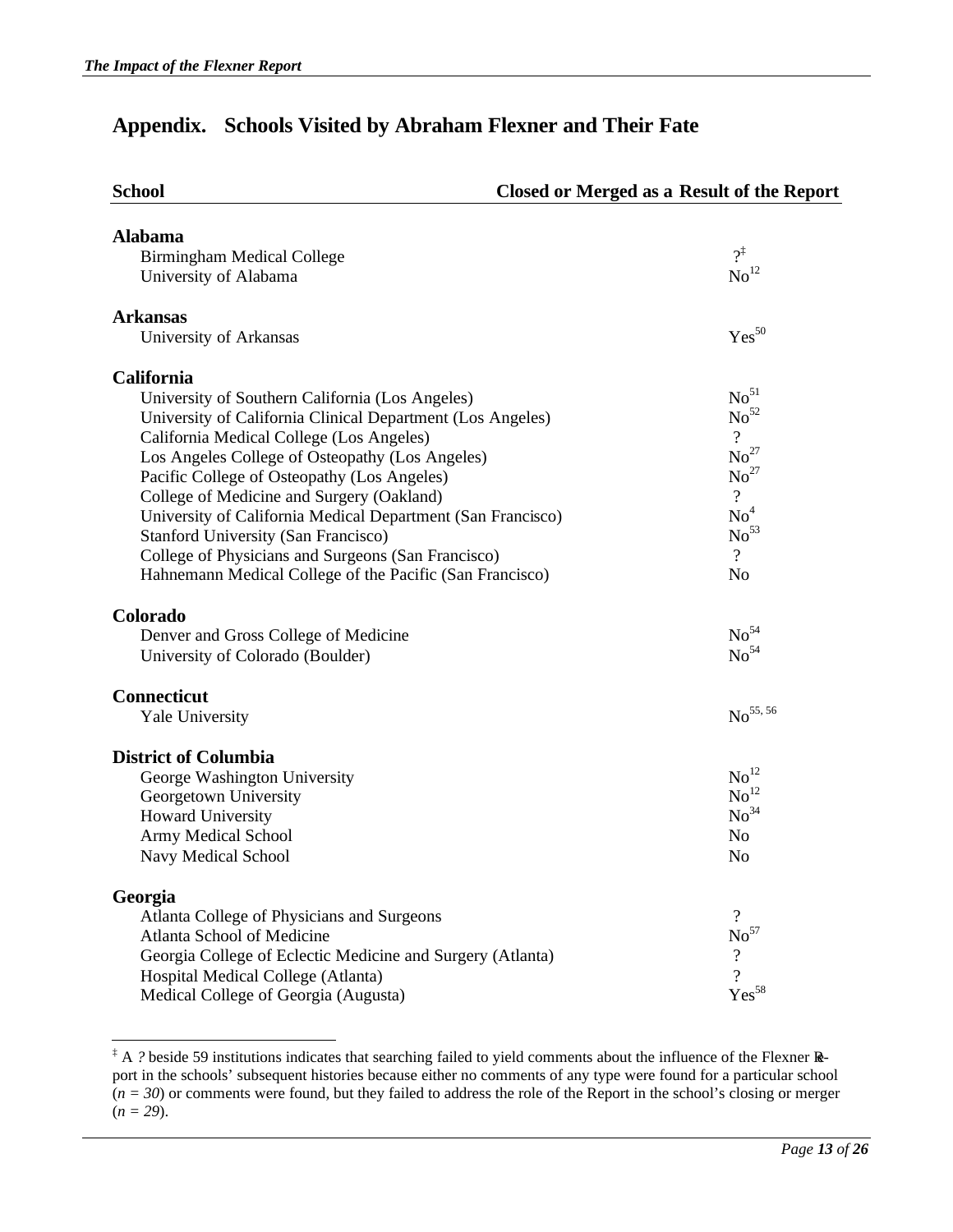| <b>School</b>                                                        | Closed or Merged as a Result of the Report |
|----------------------------------------------------------------------|--------------------------------------------|
| <b>Illinois</b>                                                      |                                            |
| University of Chicago                                                | No <sup>12</sup>                           |
| Northwestern University (Chicago)                                    | No <sup>12</sup>                           |
| College of Physicians and Surgeons (Chicago)                         | $2^{26}$                                   |
| Chicago College of Medicine and Surgery                              | No <sup>59</sup>                           |
| <b>Bennett Medical College (Chicago)</b>                             | $2^{14}$                                   |
| <b>American Medical Missionary College</b>                           | $2^{18}$                                   |
| Jenner Medical College                                               | $\overline{\mathcal{L}}$                   |
| Illinois Medical College                                             | $2^{14}$                                   |
| <b>Reliance Medical College</b>                                      | $2^{14}$                                   |
| National Medical University (Chicago)                                | $\gamma$                                   |
| College of Medicine and Surgery: Physio-Medical (Chicago)            | $Yes^{60}$                                 |
| Hering Medical College (Chicago)                                     | $2^{32}$                                   |
| Hahnemann Medical College (Chicago)                                  | $2^{34}$                                   |
| Littlejohn College of Osteopathy (Chicago)                           | $2^{27}$                                   |
| The Postgraduate Medical School and Hospital (Chicago)               | $\overline{\mathcal{L}}$                   |
| Chicago Polyclinic                                                   | $\gamma$                                   |
| Chicago Ear, Eye, Nose and Throat College                            | N <sub>o</sub>                             |
| Illinois Postgraduate School (Chicago)                               | $\gamma$                                   |
| Indiana                                                              |                                            |
| Indiana University (Bloomington)                                     | No <sup>61</sup>                           |
| Valparaiso University                                                | No <sup>59</sup>                           |
| Iowa                                                                 |                                            |
| Drake University (Des Moines)                                        | $\gamma$                                   |
| Still College of Osteopathy (Des Moines)                             | No <sup>27</sup>                           |
| State University of Iowa College of Medicine (Iowa City)             | No <sup>62</sup>                           |
| State University of Iowa College of Homeopathic Medicine (Iowa City) | $2^{33}$                                   |
| <b>Kansas</b>                                                        |                                            |
| University of Kansas (Lawrence)                                      | No <sup>63</sup>                           |
| Western Eclectic College of Medicine and Surgery (Lawrence-Rosedale) | $\boldsymbol{\mathcal{C}}$                 |
| Kansas Medical College (Topeka)                                      | $\mathrm{No}^{64}$                         |
| <b>Kentucky</b>                                                      |                                            |
| University of Louisville                                             | $\mathrm{No}^{12}$                         |
| Southwestern Homeopathic Medical College (Louisville)                | No <sup>65</sup>                           |
| Louisville National Medical College                                  | No <sup>66</sup>                           |
| Louisiana                                                            |                                            |
| Tulane University (New Orleans)                                      | No <sup>12</sup>                           |
| Flint Medical College of New Orleans University                      | $Yes^{34}$                                 |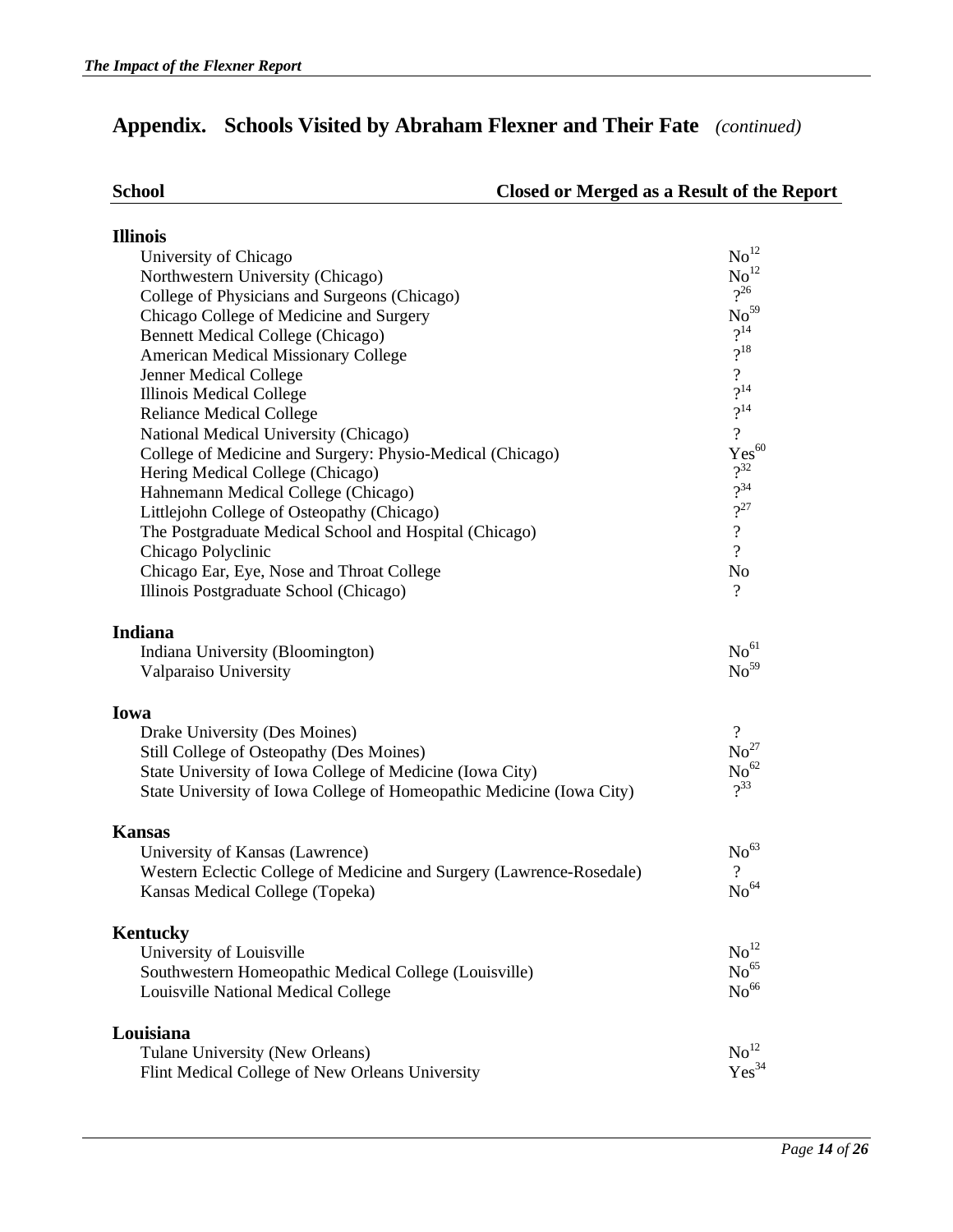| <b>School</b>                                          | <b>Closed or Merged as a Result of the Report</b> |
|--------------------------------------------------------|---------------------------------------------------|
| <b>Maine</b>                                           |                                                   |
| Bowdoin College/Medical School of Maine (Brunswick)    | $\overline{\cdot}$                                |
| <b>Maryland</b>                                        |                                                   |
| Johns Hopkins (Baltimore)                              | $\mathrm{No}^{67}$                                |
| College of Physicians and Surgeons (Baltimore)         | $\overline{?}$                                    |
| University of Maryland School of Medicine (Baltimore)  | $\mathrm{No}^{68}$                                |
| <b>Baltimore Medical College</b>                       | $\overline{\mathcal{L}}$                          |
| Women's Medical College of Baltimore                   | $2^{19}$                                          |
| <b>Atlantic Medical College (Baltimore)</b>            | $2^{20}$                                          |
| <b>Massachusetts</b>                                   |                                                   |
| Harvard University (Boston)                            | $No^{69}$                                         |
| Tufts College (Boston)                                 | No <sup>70</sup>                                  |
| <b>Boston University</b>                               | $\mathrm{No}^{71}$                                |
| College of Physicians and Surgeons (Boston)            | $\gamma$                                          |
| Massachusetts College of Osteopathy (Cambridge)        | $\mathrm{No}^{27}$                                |
| <b>Michigan</b>                                        |                                                   |
| University of Michigan (Ann Arbor)                     | No <sup>72</sup>                                  |
| University of Michigan Homeopathic College (Ann Arbor) | $\overline{?}$                                    |
| American Medical Missionary College (Battle Creek)     | $2^{18}$                                          |
| Detroit College of Medicine                            | No <sup>73</sup>                                  |
| Detroit Homeopathic College                            | $\overline{?}$                                    |
| <b>Minnesota</b>                                       |                                                   |
| University of Minnesota (Minneapolis/St. Paul)         | No <sup>74</sup>                                  |
| <b>Mississippi</b>                                     |                                                   |
| Mississippi Medical College (Meridian)                 | 9                                                 |
| University of Mississippi (Oxford/Vicksburg)           | No <sup>75</sup>                                  |
| <b>Missouri</b>                                        |                                                   |
| University of Missouri (Columbia)                      | $\mathrm{No}^{76}$                                |
| University Medical College (Kansas City)               | $\boldsymbol{?}$                                  |
| Kansas City Hahnemann Medical College                  | $2^{32}$                                          |
| Central College of Osteopathy (Kansas City)            | No <sup>27</sup>                                  |
| American School of Osteopathy (Kirksville)             | No <sup>77</sup>                                  |
| Ensworth Medical College (St. Joseph)                  | $\overline{?}$                                    |
| Washington University (St. Louis)                      | $\mathrm{No}^{78}$                                |
| St. Louis University                                   | No <sup>79</sup>                                  |
| St. Louis College of Physicians and Surgeons           | $\overline{?}$<br>$2^2$                           |
| Barnes Medical College (St. Louis)                     | $\gamma^{24}$                                     |
| American Medical College (St. Louis)                   | $2^{17}$                                          |
| Hippocratean College of Medicine (St. Louis)           | $\overline{?}$                                    |
| Postgraduate Hospital School (Kansas City)             |                                                   |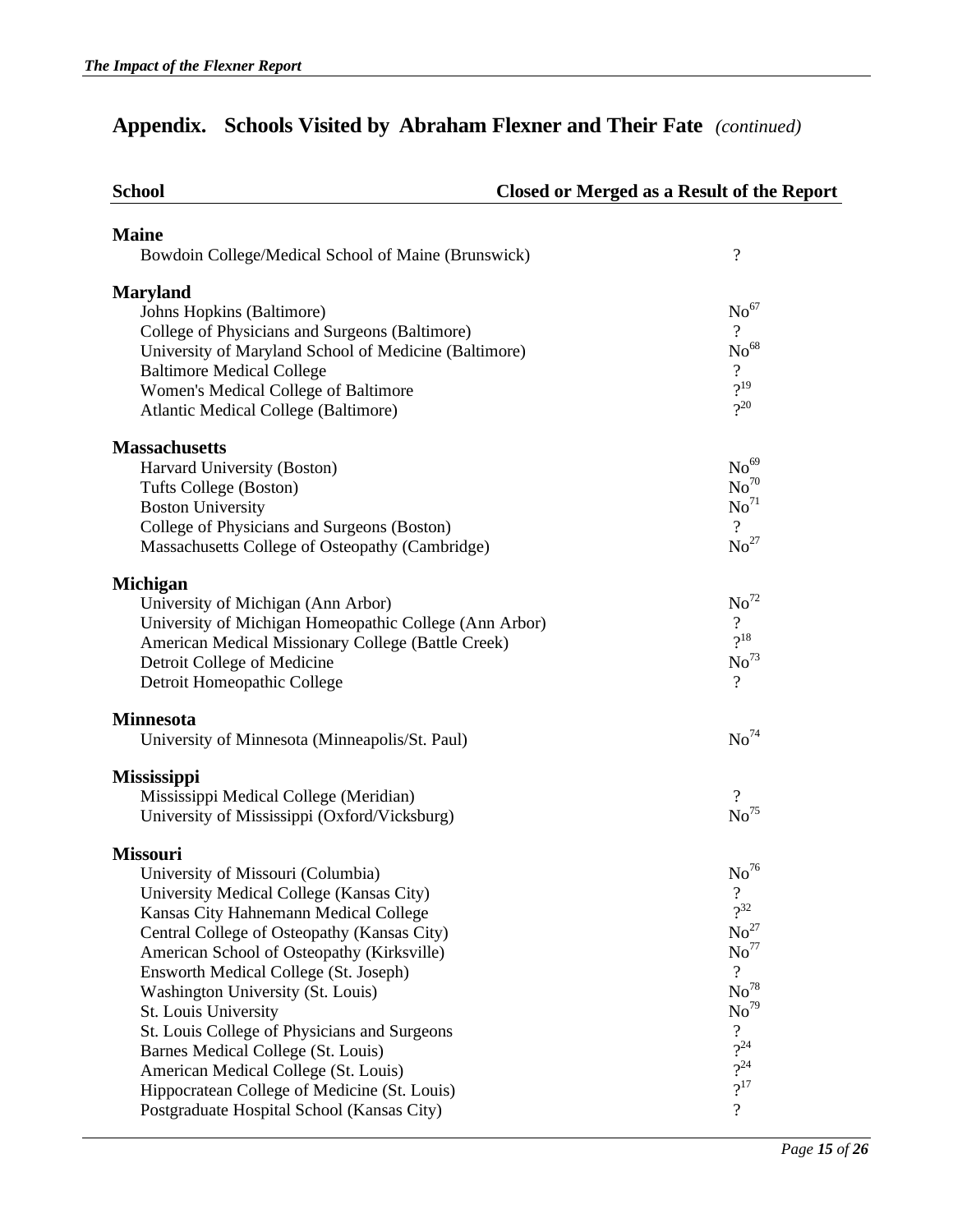| <b>School</b>                                                                                         | <b>Closed or Merged as a Result of the Report</b> |
|-------------------------------------------------------------------------------------------------------|---------------------------------------------------|
| <b>Nebraska</b>                                                                                       |                                                   |
| University of Nebraska (Lincoln-Omaha)                                                                | No <sup>12</sup>                                  |
| <b>Lincoln Medical College</b>                                                                        | N <sub>o</sub>                                    |
| Creighton University (Omaha)                                                                          | $\mathrm{No}^{12}$                                |
| <b>New Hampshire</b>                                                                                  |                                                   |
| Dartmouth University (Hanover)                                                                        | $\mathrm{No}^{12}$                                |
| <b>New York</b>                                                                                       |                                                   |
| <b>Albany Medical College</b>                                                                         | $\mathrm{No}^{12}$                                |
| Long Island College Hospital (Brooklyn)                                                               | $\mathrm{No}^{12}$                                |
| University of Buffalo Medical Department                                                              | $\mathrm{No}^{12}$                                |
| College of Physicians and Surgeons, Columbia University (New York)                                    | $\mathrm{No}^{12}$                                |
| Cornell University (New York)                                                                         | $\mathrm{No}^{12}$                                |
| New York University Bellevue Hospital Medical College                                                 | $No^{80}$                                         |
| Fordham University (New York)                                                                         | $\overline{?}$                                    |
| New York Medical College and Hospital for Women                                                       | $\mathrm{No}^{81}$                                |
| <b>Eclectic Medical College</b>                                                                       | No <sup>82</sup><br>$\gamma^{34}$                 |
| New York Homeopathic Medical College and Flower Hospital                                              | No <sup>83</sup>                                  |
| Syracuse University College of Medicine (Syracuse)<br>Brooklyn Postgraduate Medical School (New York) | $\overline{?}$                                    |
| New York Postgraduate School                                                                          | $\mathrm{No}^{84}$                                |
| New York Polyclinic School and Hospital                                                               | No <sup>85</sup>                                  |
| Manhattan Eye, Ear and Throat Hospital Postgraduate School                                            | No <sup>86</sup>                                  |
| <b>North Carolina</b>                                                                                 |                                                   |
| University of North Carolina (Chapel Hill)                                                            | $\mathrm{No}^{12}$                                |
| North Carolina Medical College (Charlotte)                                                            | Yes <sup>11</sup>                                 |
| Wake Forest College School of Medicine (Wake Forest)                                                  | $\mathrm{No}^{12}$                                |
| Leonard Medical School of Shaw University (Raleigh)                                                   | $Yes^{34}$                                        |
| <b>North Dakota</b>                                                                                   |                                                   |
| State University of North Dakota (Grand Forks)                                                        | $\mathrm{No}^{12}$                                |
| Ohio                                                                                                  |                                                   |
| Ohio-Miami Medical College of the University of Cincinnati                                            | $\mathrm{No}^{87}$                                |
| Eclectic Medical Institute (Cincinnati)                                                               | $Yes^{88}$                                        |
| Pulte Medical College (Cincinnati)                                                                    | $2^{21}$                                          |
| Cleveland Homeopathic Medical College                                                                 | $\mathrm{No}^{89}$                                |
| Western Reserve University (Cleveland)                                                                | $\mathrm{No}^{21}$                                |
| College of Physicians and Surgeons (Cleveland)                                                        | $\overline{?}$                                    |
| <b>Starling Ohio Medical College (Columbus)</b>                                                       | $No^{90}$                                         |
| <b>Toledo University Medical College</b>                                                              | Yes <sup>3</sup>                                  |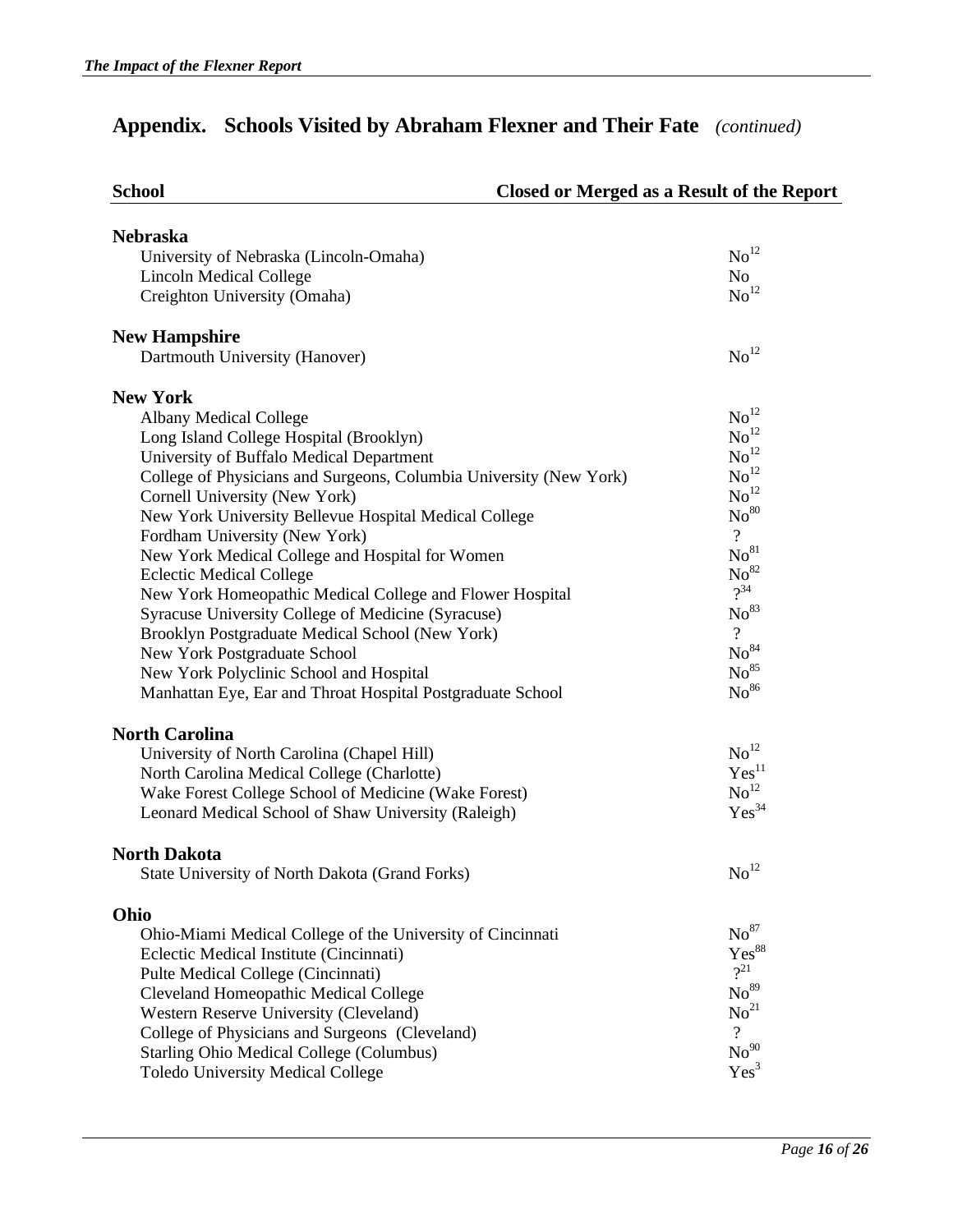| D. | ichool |  |
|----|--------|--|
|    |        |  |

### **School Closed or Merged as a Result of the Report**

| <b>Oklahoma</b>                                             |                            |
|-------------------------------------------------------------|----------------------------|
| State University of Oklahoma (Norman)                       | $2^{22, 23}$               |
| Epworth College of Medicine (Oklahoma City)                 | $2^{22, 23}$               |
| Oregon                                                      |                            |
| University of Oregon (Portland)                             | No <sup>28</sup>           |
| Willamette University Medical Department (Salem)            | $2^8$                      |
| Pennsylvania                                                |                            |
| University of Pennsylvania (Philadelphia)                   | $\mathrm{No}^{12}$         |
| Jefferson Medical College (Philadelphia)                    | No <sup>91</sup>           |
| Medico-Chirurgical College of Philadelphia                  | $2^{30}$                   |
| Temple University (Philadelphia)                            | $\mathrm{No}^{12}$         |
| Hahnemann Medical College and Hospital                      | $\mathrm{No}^{92,\,93}$    |
| Woman's Medical College of Pennsylvania (Philadelphia)      | No <sup>93</sup>           |
| Philadelphia College and Infirmary of Osteopathy            | No <sup>27</sup>           |
| University of Pittsburgh                                    | $\mathrm{No}^{12}$         |
| The Philadelphia Polyclinic                                 | $2^{30, 31}$               |
| <b>South Carolina</b>                                       |                            |
| Medical College of the State of South Carolina (Charleston) | $\mathrm{No}^{12}$         |
| <b>South Dakota</b>                                         |                            |
| University of South Dakota (Vermilion)                      | $\mathrm{No}^{12}$         |
| <b>Tennessee</b>                                            |                            |
| University of Chattanooga                                   | $\boldsymbol{\mathcal{P}}$ |
| Tennessee Medical College (Knoxville)                       | $\overline{?}$             |
| <b>Knoxville Medical College</b>                            | $Yes^{34}$                 |
| College of Physicians and Surgeons (Memphis)                | $\frac{2^{25}}{2^{25}}$    |
| Memphis Hospital Medical College                            |                            |
| University of West Tennessee                                | $Yes^{34}$                 |
| Vanderbilt University (Nashville)                           | $\mathrm{No}^{94}$         |
| Universities of Nashville and Tennessee Medical Department  | $\gamma^{25}$              |
| Meharry Medical College of Walden University (Nashville)    | No <sup>34</sup>           |
| <b>Texas</b>                                                |                            |
| <b>Baylor University (Dallas)</b>                           | $No^{95}$                  |
| Southwestern University Medical College (Dallas)            | $Yes^{95}$                 |
| Fort Worth University Medical Department                    | $Yes^{95}$                 |
| University of Texas (Galveston)                             | $\mathrm{No}^{12}$         |
| Utah                                                        |                            |
| University of Utah (Salt Lake City)                         | No <sup>12</sup>           |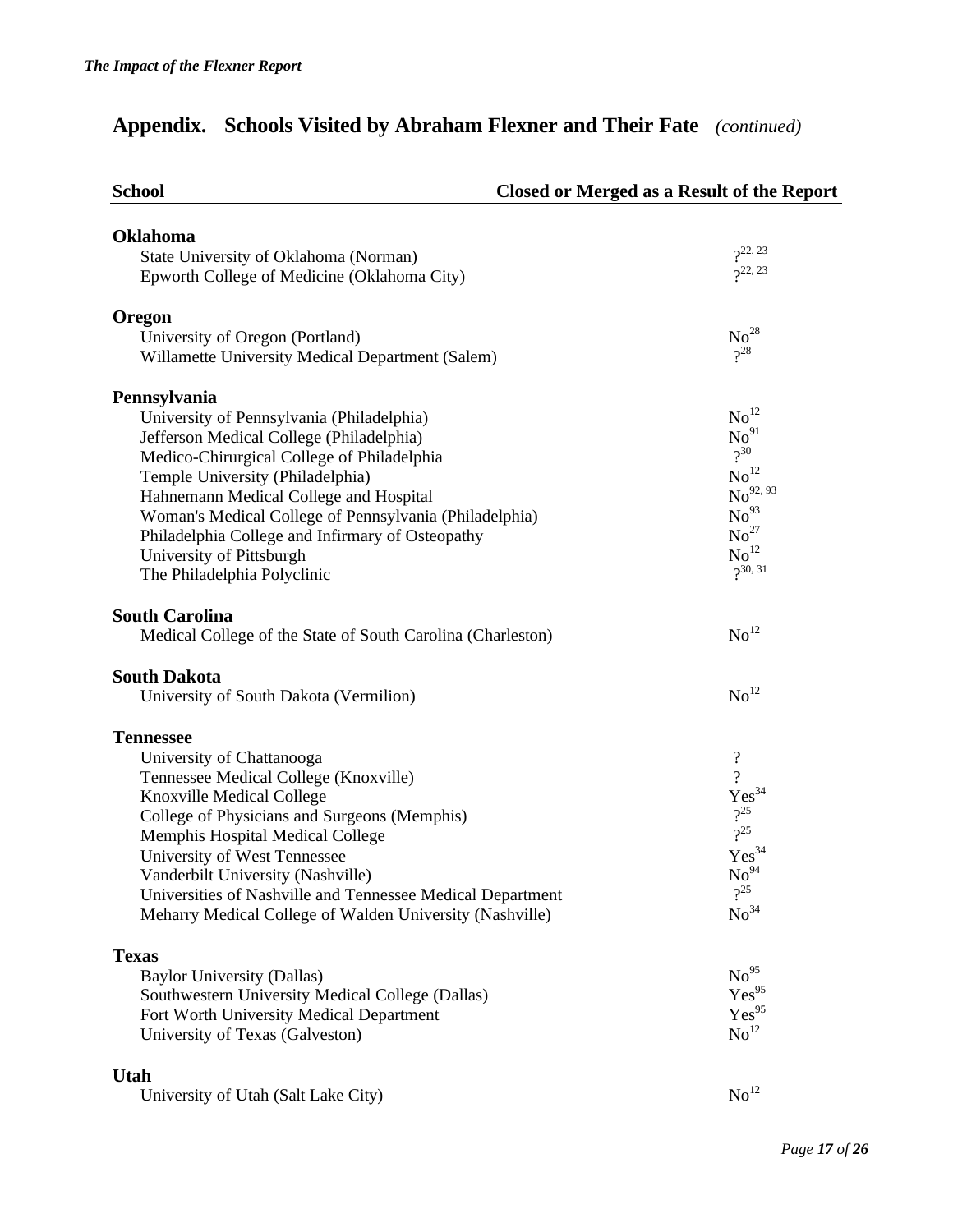| <b>School</b>                                            | <b>Closed or Merged as a Result of the Report</b> |
|----------------------------------------------------------|---------------------------------------------------|
| <b>Vermont</b>                                           |                                                   |
| University of Vermont (Burlington)                       | $\mathrm{No}^{12}$                                |
| <b>Virginia</b>                                          |                                                   |
| University of Virginia (Charlottesville)                 | $\mathrm{No}^{12}$                                |
| Medical College of Virginia (Richmond)                   | $\mathrm{No}^{12}$                                |
| University College of Medicine (Richmond)                | 296                                               |
| <b>West Virginia</b>                                     |                                                   |
| West Virginia University (Morgantown)                    | $\mathrm{No}^{12}$                                |
| <b>Wisconsin</b>                                         |                                                   |
| University of Wisconsin (Madison)                        | No <sup>12</sup>                                  |
| Milwaukee Medical College of Marquette University        | $2^{29}$                                          |
| Wisconsin College of Physicians and Surgeons (Milwaukee) | $2^{29}$                                          |
| Canada                                                   |                                                   |
| Manitoba Medical College (Winnipeg, Manitoba)            | $\mathrm{No}^{12}$                                |
| Halifax Medical College (Halifax, Nova Scotia)           | $\mathrm{No}^{12}$                                |
| Queen's University (Kingston, Ontario)                   | $\mathrm{No}^{12}$                                |
| Western University Medical Department (London, Ontario)  | $\mathrm{No}^{12}$                                |
| University of Toronto (Toronto, Ontario)                 | $\mathrm{No}^{12}$                                |
| McGill University (Montreal, Quebec)                     | $\mathrm{No}^{12}$                                |
| Laval University (Montreal, Quebec)                      | $\mathrm{No}^{12}$                                |
| Laval University (Quebec City, Quebec)                   | $\mathrm{No}^{12}$                                |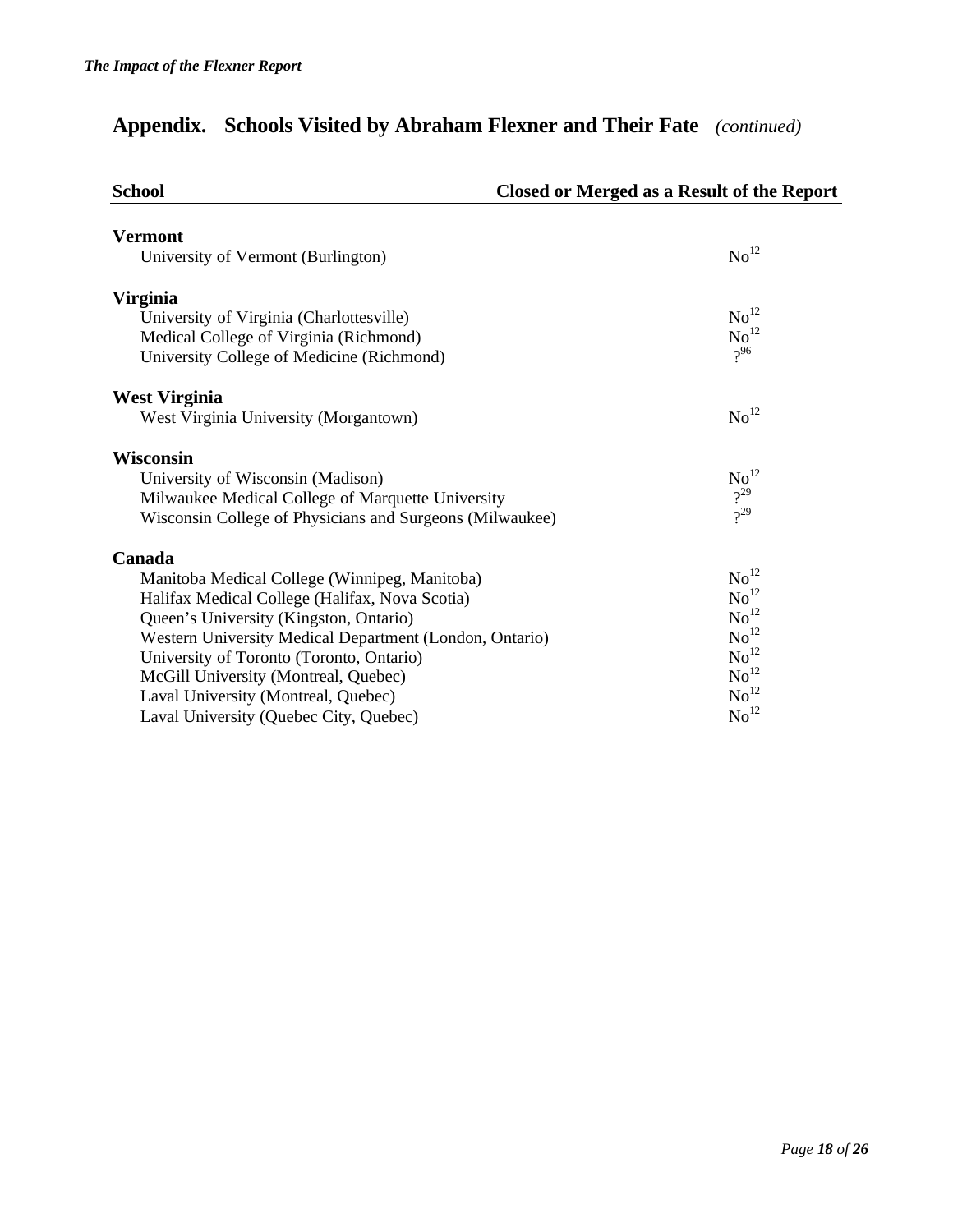### **References**

- 1. Flexner A. *Medical Education in the United States and Canada: A Report to the Carnegie Foundation for the Advancement of Teaching; Bulletin No. 4*. New York: Carnegie Foundation for the Advancement of Teaching, 1910.
- 2. Johnson DG. *Physicians in the Making*. Washington, D.C.: Association of American Medical Colleges, 1983.
- 3. Floyd B. Medical education [University of Toledo Libraries Web site]. Available at: http://www.cl.utoledo.edu/canaday/quackery/quack10.html. Accessed December 9, 2001.
- 4. Rockafellar N. The Flexner Report in conext [Digital Library of the University of Califonia San Francisco Web site]. Available at: http://www.library.ucsf.edu/ucsfhistory/themes/themes\_flexner.html. Accessed December 9, 2001.
- 5. *Yahoo!* Web site. Available at: http://www.yahoo.com. Accessed December 9, 2001.
- 6. *Google* Web site. Available at: http://www.google.com. Accessed December 9, 2001.
- 7. MacMahon B, Pugh TF. *Epidemiology: Principles and Methods*. Boston: Little, Brown, 1970.
- 8. Victora CG. What's the denominator? *Lancet* 1993; 342; 97-9.
- 9. Graunt J. *Natural and Political Observations Made Upon the Bills of Mortality: London, 1662*. Baltimore: Johns Hopkins Press, 1939.
- 10. Humphreys NA, ed. *Vital Statistics: A Memorial Volume of Selections from the Reports and Writings of William Farr, 1807-1883*. London: Sanitary Institute of Great Britain, 1885.
- 11. Chapman CB. The Flexner Report by Abraham Flexner. *Daedalus* 1974; 103: 105-17.
- 12. Medical schools of the U.S. and Canada geographical listing [Association of American Medical Colleges Web site]. Available at: http://pnet400.aamc.org/directories/schools/msgeo.cfm. Accessed December 9, 2001.
- 13. Hill AB. The environment and disease: association or causation? *Proc R Soc Med* 1965; 58: 295-300.
- 14. Department of Pharmacology [Department of Pharmacology of Loyola University Health System Web site]. Available at: http://www.meddean.luc.edu/lumen/DeptWebs/pharm/history.htm. Accessed December 9, 2001.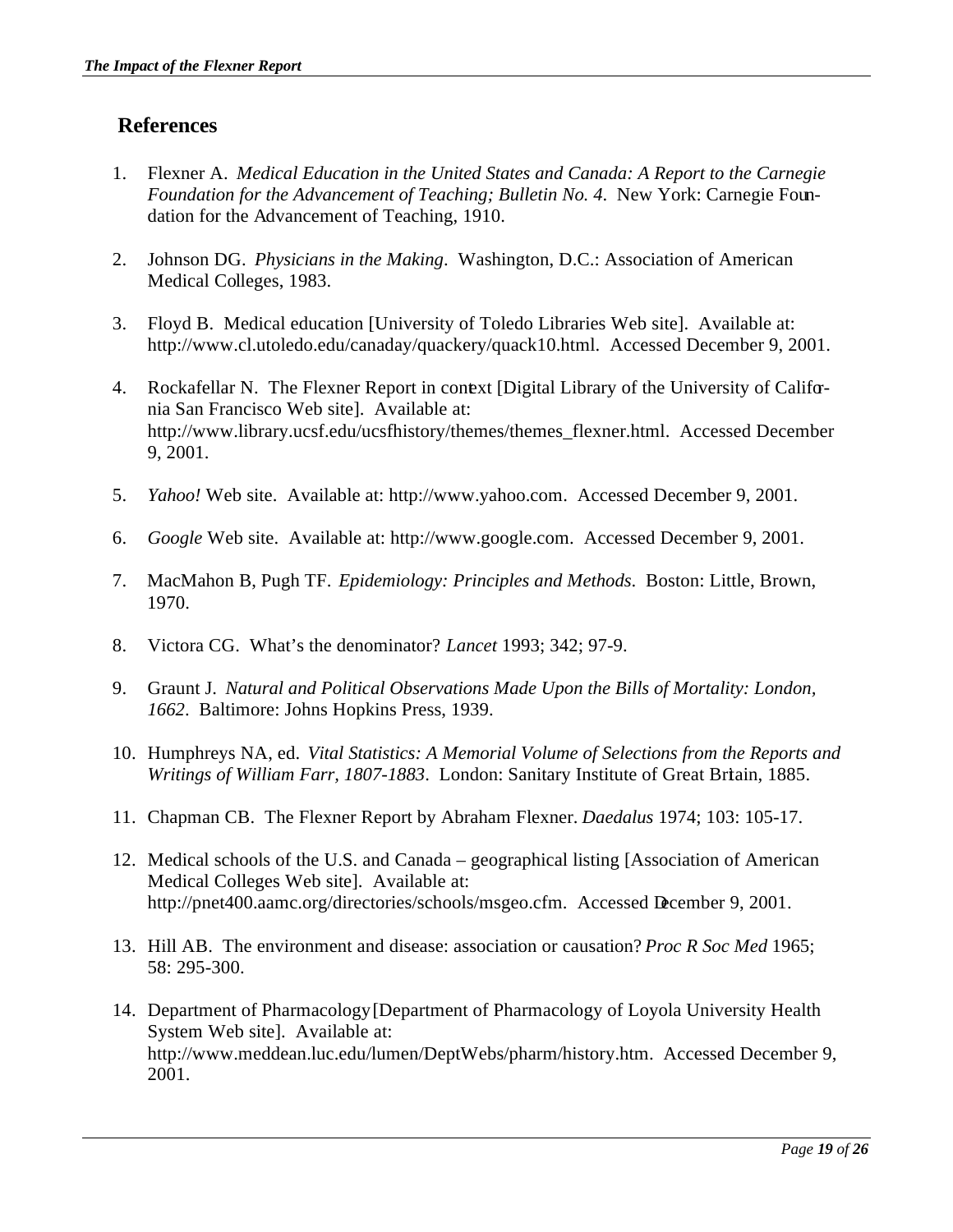- 15. Bramucci N. Medical care in the city of Baltimore, 1752-1919 [Teaching Mayland History in the Age of the Internet Web site]. Available at: http://www.mdhistoryonline.net/mdmedicine/cfm/schools.cfm. Accessed December 9, 2001.
- 16. Morrill DL. The North Carolina Medical College Building [Charlotte-Mecklenburg Historic Landmarks Commission]. February 6, 1979. Available at: http://www.cmhpf.org/S&RR/NCMedicalColl.html. Accessed December 9, 2001.
- 17. Series 2, Barnes Medical College or University Bulletins, 1900-1912 [Bernard Becker Medical Library of Washington University in St. Louis School of Medicine Web site]. Available at: http://becker.wustl.edu/ARB/find/PC059-00/2.htm. Accessed December 9, 2001.
- 18. Monument stone from 1899 stands in Loma Linda [Loma Linda University Adventist Health Sciences Center Web site]. March 23, 2000. Available at: http://www.llu.edu/news/today/mar2300/llu.htm. Accessed December 9, 2001.
- 19. Bramucci N. Women's Medical College of Baltimore [Medical Care in the City of Baltimore, 1752-1919 Web site]. Available at: http://www.mdhistoryonline.net/mdmedicine/cfm/schoolinfo.cfm?id=6. Accessed December 9, 2001.
- 20. Bramucci N. Southern Homeopathic Medical College -- Atlantic Medical College [Medical Care in the City of Baltimore, 1752-1919 Web site]. Available at: http://www.mdhistoryonline.net/mdmedicine/cfm/schoolinfo.cfm?id=15. Accessed December 9, 2001.
- 21. The medical schools of Cleveland [Dittrick Medical History Center of Case Western Reserve University Web site]. Available at: http://www.cwru.edu/artsci/dittrick/smallpox/med-schools.htm. Accessed December 9, 2001.
- 22. History [College of Medicine at the University of Oklahoma Health Sciences Center Web site]. July 6, 2001. Available at: http://www.medicine.ouhsc.edu/template.cfm?LinkID=1F96CE45-63D3-11D4- A20E009027DE0A94. Accessed December 13, 2001.
- 23. College of Medicine [Department of Obstetrics and Gynecology at the University of Oklahoma Health Sciences Center Web site]. Available at: http://w3.uokhsc.edu/obgyn/medicine.asp. Accessed December 9, 2001.
- 24. American, Barnes, and National Colleges Collection [Bernard Becker Medical Library of Washington University in St. Louis School of Medicine Web site]. Available at: http://becker.wustl.edu/ARB/find/PC059-00/. Accessed December 9, 2001.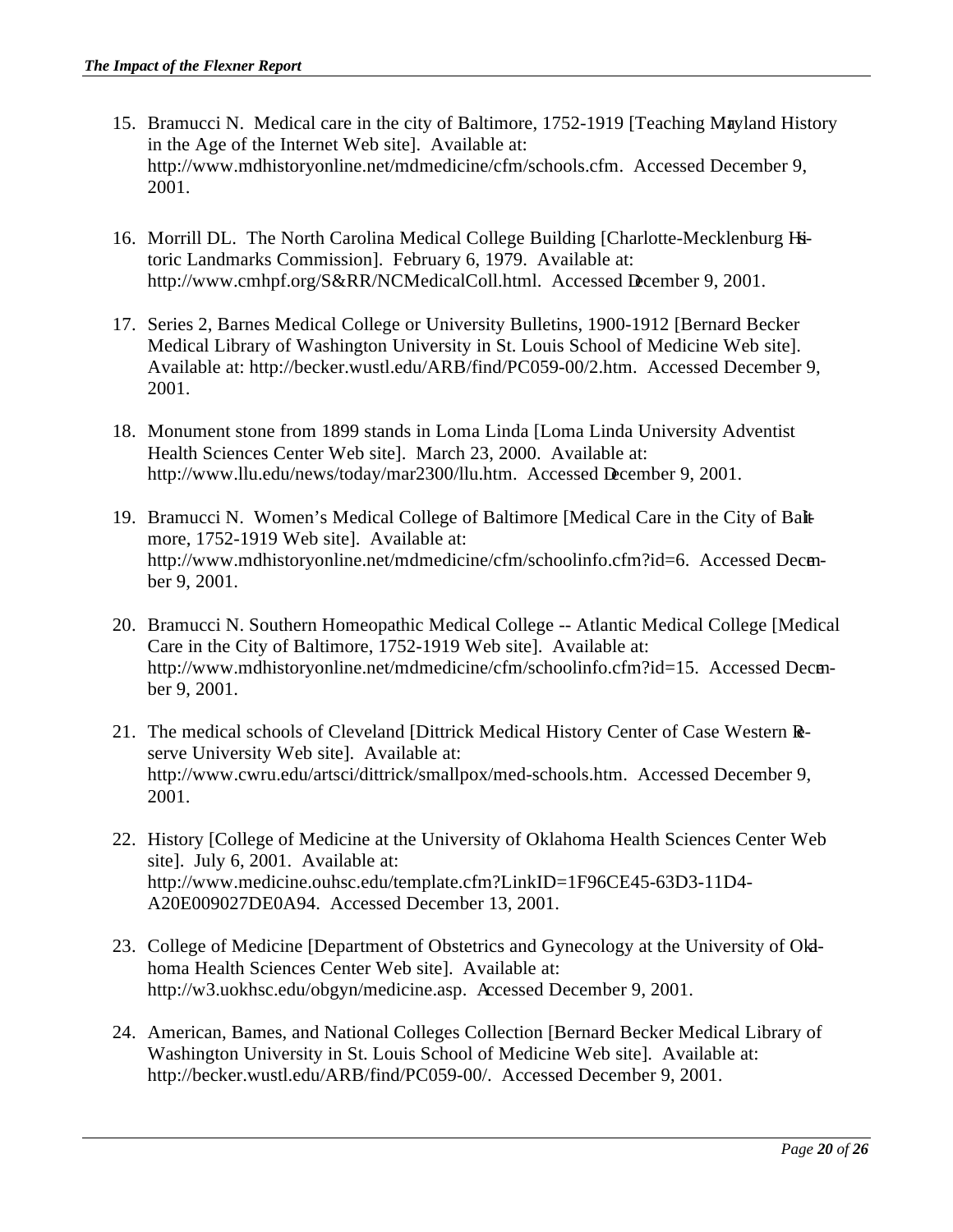- 25. A brief history: University of Tennessee Health Science Center College of Medicine [University of Tennessee Health Science Center Web site]. Fall 1999. Available at: http://www.utmem.edu/com\_studaffs/history/2uthistory.html. Accessed December 9, 2001.
- 26. Nyhus LM. Historical perspective [Department of Surgery of the University of Illinois at Chicago Health Sciences Center Web site]. July 25, 2001. Available at: http://www.uic.edu/com/surgery/\_private/history.htm. Accessed December 10, 2001.
- 27. Historic reference of osteopathic colleges [History of Osteopathic Medicine Virtual Museum Web site]. Available at: http://history.aoa-net.org/Education/collegehist.htm. Acessed December 9, 2001.
- 28. OHSU: an historical chronology [Oregon Health and Science University Web site]. July 20, 2001. Available at: http://www.ohsu.edu/about/history.html. Accessed December 9, 2001.
- 29. Department of Otolaryngology and Communication Sciences [Medical College of Wiscosin Web site]. July 15, 2001. Available at: http://www.mcw.edu/oto. Accessed December 10, 2001.
- 30. Charters, Statutes, By-Laws and Rules Collection, 1791-1971 [University Archives and Records Center of the University of Pennsylvania Web site]. Available at: http://www.archives.upenn.edu/faids/upa/upa2/upa2.html. Accessed December 9, 2001.
- 31. John Bingham Roberts [Who Named It? Web site]. Available at: http://www.whonamedit.com/doctor.cfm/1225.html. Accessed December 9, 2001.
- 32. Homeopathy timeline, 1875-1899 [Whole Health Now Web site]. Available at: http://www.wholehealthnow.com/homeopathy\_pro/homeopathy\_1875\_1899.html.  $A<sub>z</sub>$ cessed December 9, 2001.
- 33. The University of Iowa Homeopathic Medical Department (1876-1919) [University of Iowa Health Care Web site]. August 27, 2001. Available at: http://www.uihealthcare.com/depts/medmuseum/wallexhibits/homeo/homeopathy.html. Accessed December 9, 2001.
- 34. Homeopathy timeline, 1850-1874 [Whole Health Now Web site]. Available at: http://www.wholehealthnow.com/homeopathy\_pro/homeopathy\_1850\_1874.html.  $A<sub>z</sub>$ cessed December 9, 2001.
- 35. Hiatt MD. Around the continent in 180 days: the controversial journey of Abraham Flexner. *The Pharos* 1999; 62(1): 18-24.
- 36. Hiatt MD. The amazing logistics of Flexner's fieldwork. *Medical Sentinel* 2000; 5(5): 167- 8.
- 37. Holmes OW. *Homeopathy and its Kindred Delusions*. Boston: Ticknor, 1842.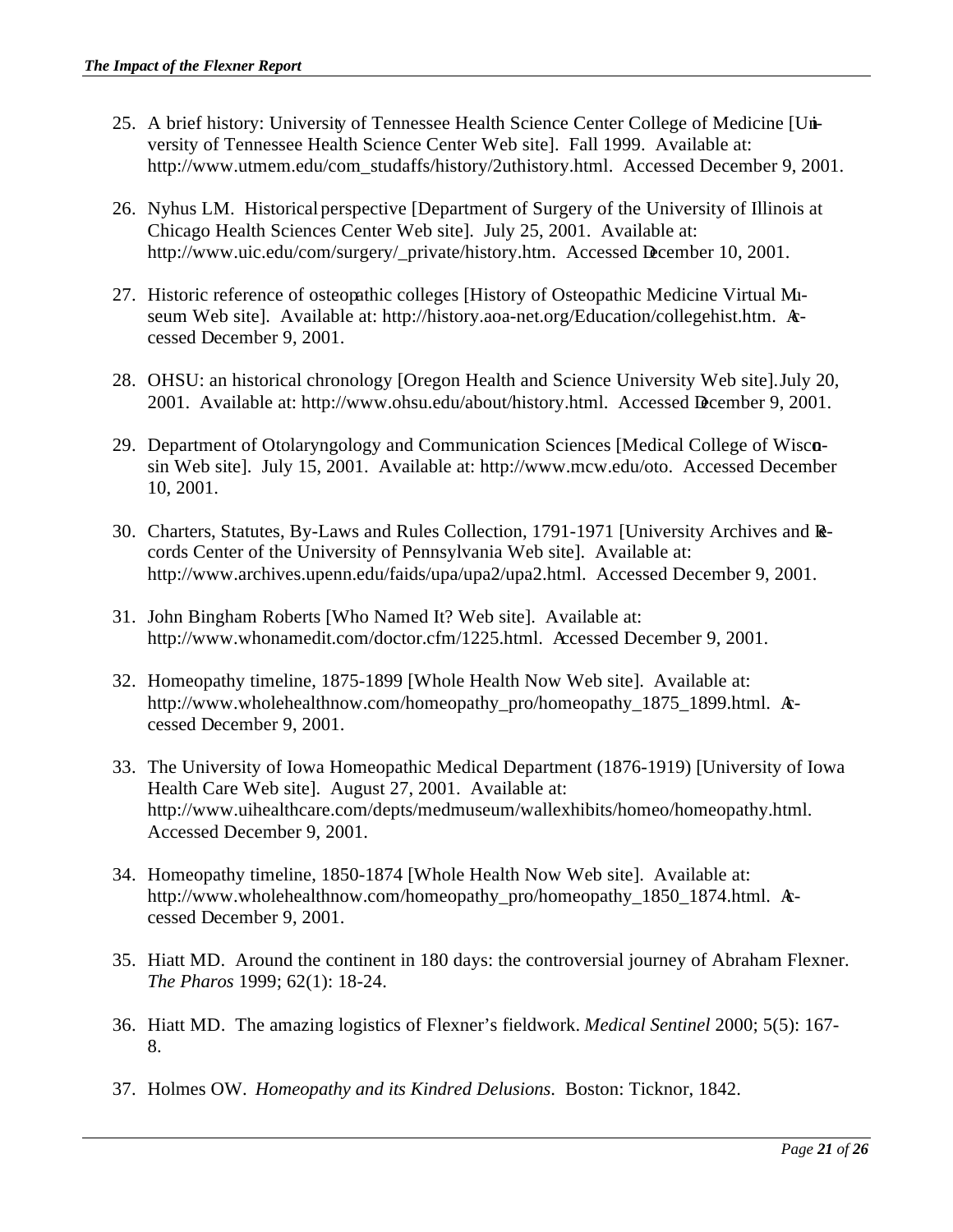- 38. Booth C, ed. *Labour and Life of the People of London*. 17 volumes. Basingstoke: Macmillan, 1899-1902.
- 39. Rowntree BS. *Poverty: A Study of Town Life*. London: Longman, 1902.
- 40. Bevan AD. Council on Medical Education of the American Medical Association. *JAMA* 1907; 48(20): 1701-7.
- 41. Colwell NP. Improvements in medical education in sixteen years. *American Medical Association Bulletin* 1920; 14: 11-2.
- 42. Black History Month: a medical perspective [Duke University Medical Center Library Web site]. February 26, 1999. Available at: http://www.mclibrary.duke.edu/hot/blkhist.html. Accessed December 9, 2001.
- 43. Hasbrouck LM. Minorities in medicine: the Flexner Report [letter]. *JAMA* 1996; 275: 1547-8.
- 44. National Committee for Quality Assurance Web site. Available at: http://www.ncqa.org. Accessed December 10, 2001.
- 45. Nadzam DM, Turpin R, Hanold LS, White RE. Data-driven performance improvement in health care: the Joint Commission's Indicator Measurement System (IMSystem). *Joint Commission Journal on Quality Improvement* 1993; 19(11): 492-500.
- 46. Tarlov A. *Summary Report of the Graduate Medical Education National Advisory Committee*. Vol. 1. DHHS Publication (Health Resources Administration) No. 81-651. Wahington, D.C.: U.S. Government Printing Office, 1981.
- 47. Rosner B. *Fundamentals of Biostatistics*. Pacific Grove, CA: Duxbury, 2000.
- 48. Bishop YMM, Fienberg SE, Holland PW. *Discrete Multivariate Analysis: Theory and Practice*. Cambridge, MA: MIT Press, 1975.
- 49. Berliner HS. *A System of Scientific Medicine: Philanthropic Foundations in the Flexner Era*. New York: Tavistock Publications, 1985.
- 50. Old State House Exhibit is on Arkansas medical education [University of Arkansas for Medical Sciences Web site]. October 5, 2001. Available at: http://www.uams.edu/today/100401/osh.htm. Accessed December 9, 2001.
- 51. Keck School of Medicine of the University of Southern California Web site. Available at: http://www.usc.edu/schools/medicine. Accessed December 9, 2001.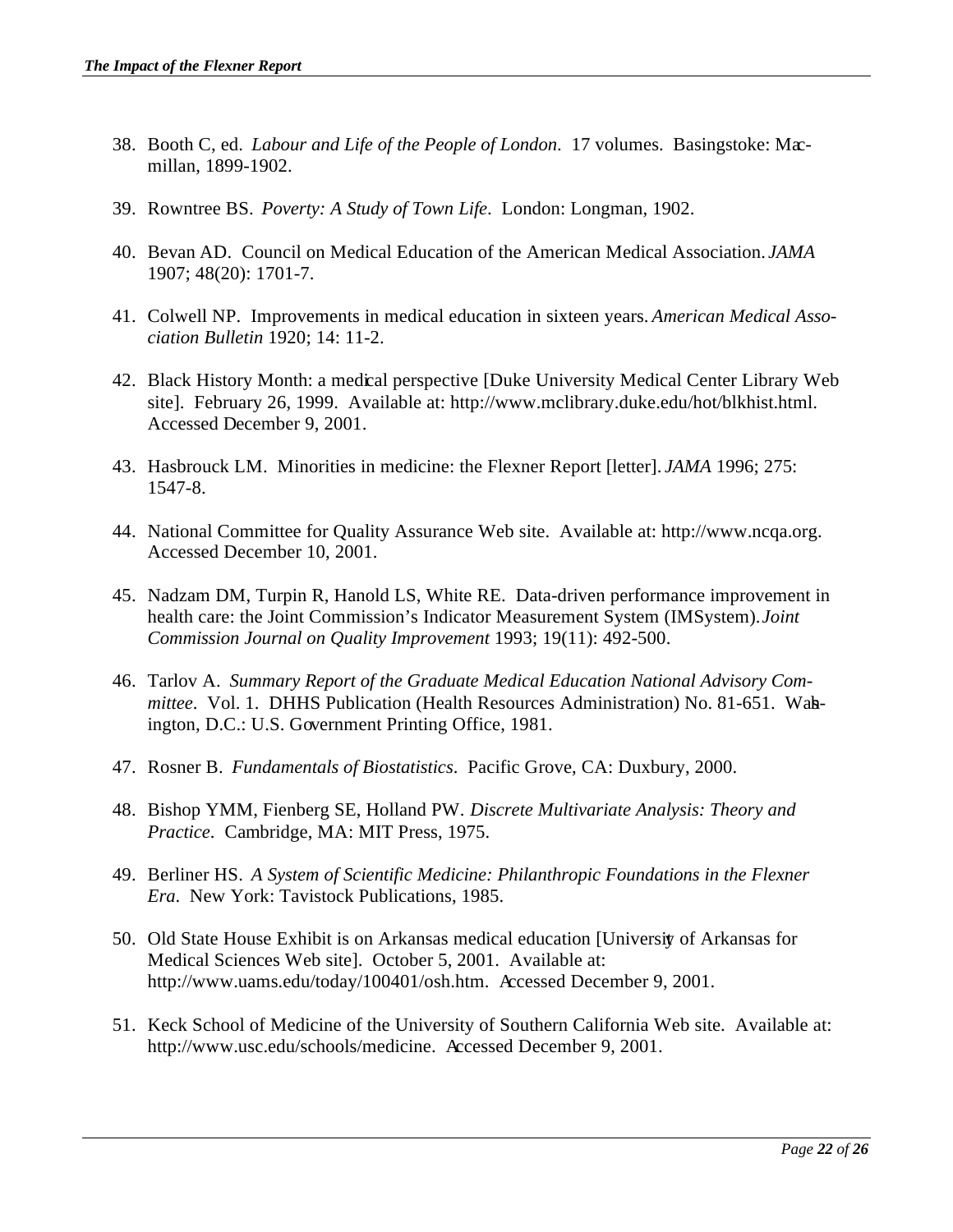- 52. School of Medicine, UCLA Web site. Available at: http://www.medsch.ucla.edu. Accessed December 9, 2001.
- 53. Wilson JL. Stanford University School of Medicine and the predecessor schools: an historical perspective [Lane Medical Library Digital Document Repository Web site]. April 12, 2000. Available at: http://elane.stanford.edu/wilson/Text/31d.html. Accessed December 9, 2001.
- 54. Class A medicine [University of Colorado Web site]. Availableat: http://www.cu.edu/125/light3.html. Accessed October 17, 2002.
- 55. Medicine at Yale, 1901-1951 [Harvey Cushing John Hay Whitney Medical Library of Yale University Web site]. Available at: http://info.med.yale.edu/library/exhibits/yalemed2/1901-1911.html. Accessed December 10, 2001.
- 56. Medicine at Yale, 1911-1921 [Harvey Cushing John Hay Whitney Medical Library of Yale University Web site]. Available at: http://info.med.yale.edu/library/exhibits/yalemed2/1911-1921.html. Accessed December 10, 2001.
- 57. The Health Sciences Center: a timeline. [Robert W. Woodruff Health Sciences Center of Emory University Web site]. Available at: http://www.emory.edu/WHSC/history.html. Accessed December 9, 2001.
- 58. MCG highlights [Medical College of Georgia Website]. September 7, 2001. Available at: http://www.mcg.edu/history/mcghigh.htm. Accessed December 9, 2001.
- 59. Medical schools in Indiana [Ruth Lilly Medical Library of Indiana University School of Medicine Web site]. October 2, 2002. Available at: http://www.medlib.iupui.edu/hom/indmed.html. Accessed October 17, 2002.
- 60. Barnett LM. Kindly medicine: physio-medicalism in America, 1836-1911 [*JAMA* Web site]. November 11, 1998. Available at: http://jama.amaassn.org/issues/v280n18/ffull/jbk1111-3.html. Accessed December 9, 2001.
- 61. Historical overview [Indiana University School of Medicine Web site]. December 3, 2001. Available at: http://www.medicine.iu.edu/about/history.html. Accessed December 9, 2001.
- 62. Sondergard M. Historic turnaround from humble beginnings, Iowa emerges as a national leader in graduate medical education [University of Iowa Health Care Web site]. July 2000. Available at: http://www.uihealthcare.com/news/pacemaker/2000/julyaug/graduatemededucation.html. Accessed December 9, 2001.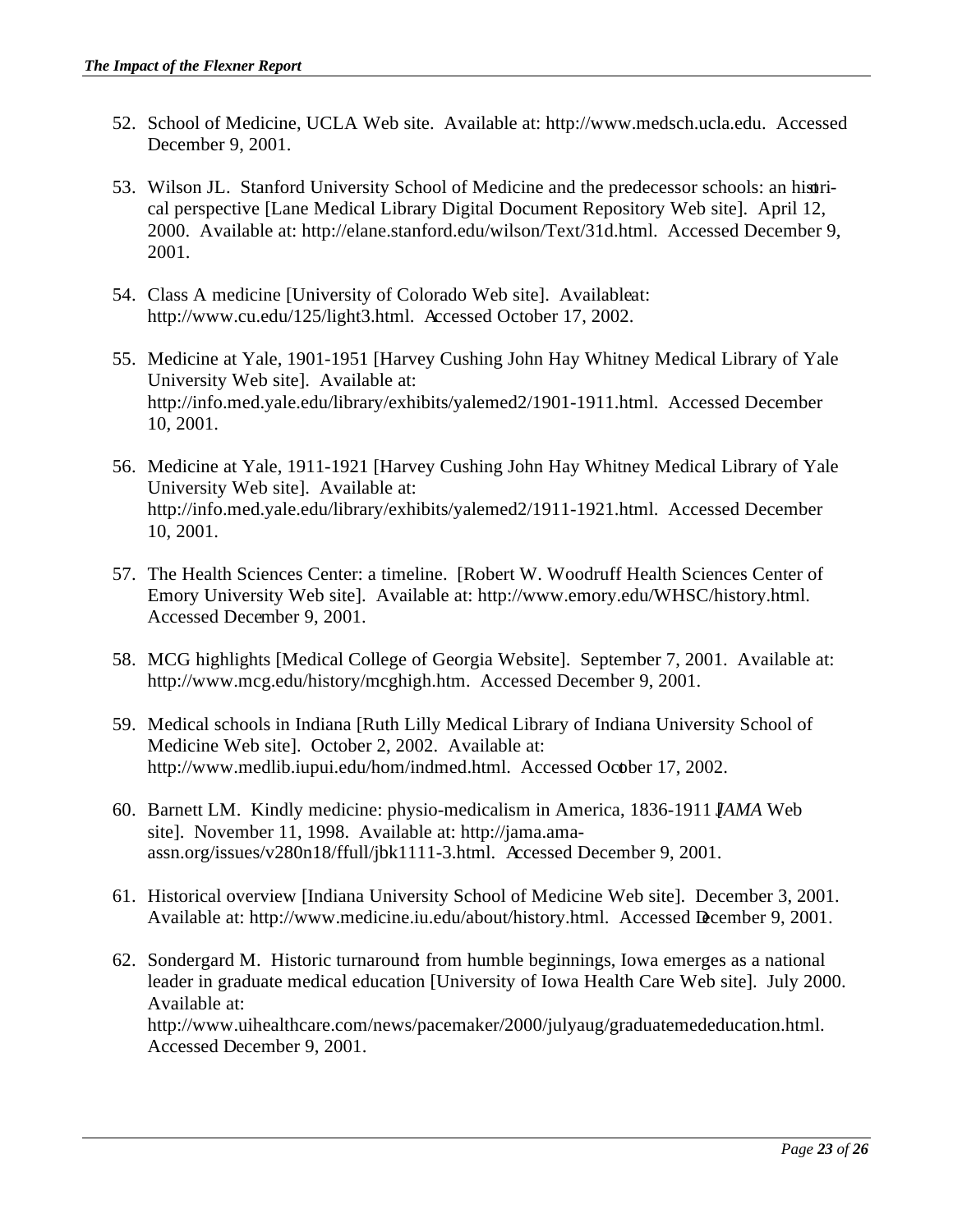- 63. Hulston NJ. A history of the University of Kansas School of Medicine [School of Medicine of the University of Kansas Web site]. http://www.kumc.edu/som/guide/history.html. Accessed October 17, 2002.
- 64. History of Washburn University [Washburn University Web site]. Available at: http://www.washburn.edu/crest/history.html. Accessed October 17, 2002.
- 65. Johnson KB. Female medical students and physicians in nineteenth century Louisville [Women's Center of the University of Louisville Web site]. Available at: http://www.louisville.edu/provost/womenctr/dev/wcnews\_8\_1\_p9.html. Accessed October 17, 2002.
- 66. Louisville National Medical College records [University Libraries of the University of Louisville]. Available at: http://special.library.louisville.edu/display-collection.asp?ID=124. Accessed October 18, 2002.
- 67. Johns Hopkins medicine: about us [Johns Hopkins University School of Medicine Web site]. Available at: http://www.hopkinsmedicine.org/history.html. Accessed December 9, 2001.
- 68. About the University of Maryland School of Medicine [University of Maryland School of Medicine Web site]. Available at: http://medschool.umaryland.edu/about.htm. Accessed December 9, 2001.
- 69. HMS history [Harvard Medical School Web site]. December 14, 1998. Available at: http://www.hms.harvard.edu/about/history.html. Accessed December 9, 2001.
- 70. The history of TUSM [Tufts School of Medicine Web site]. August 31, 2001. Available at: http://www.tufts.edu/med/about/history.html. Accessed December 9, 2001.
- 71. History [Boston University School of Medicine Web site]. November 27, 2000. Available at: http://www.bumc.bu.edu/Departments/PageMain.asp?Page=1293&DepartmentID=45. Accessed December 9, 2001.
- 72. University of Michigan Medical School History [University of Michigan Medical School Web site]. Available at: http://www.med.umich.edu/medschool/about/history.html.  $A$ cessed December 9, 2001.
- 73. Detroit College of Medicine and Surgery [Historical Center for the Health Sciences at the University of Michigan Web site]. Available at: http://www.med.umich.edu/HCHS/books/AnnesGuide/Source2/hchs.source204.html. Accessed December 9, 2001.
- 74. History of the Medical School [Medical School of the University of Minnesota Web site]. October 11, 2001. Available at: http://www.meded.umn.edu/about\_us/history.htm. Acessed December 9, 2001.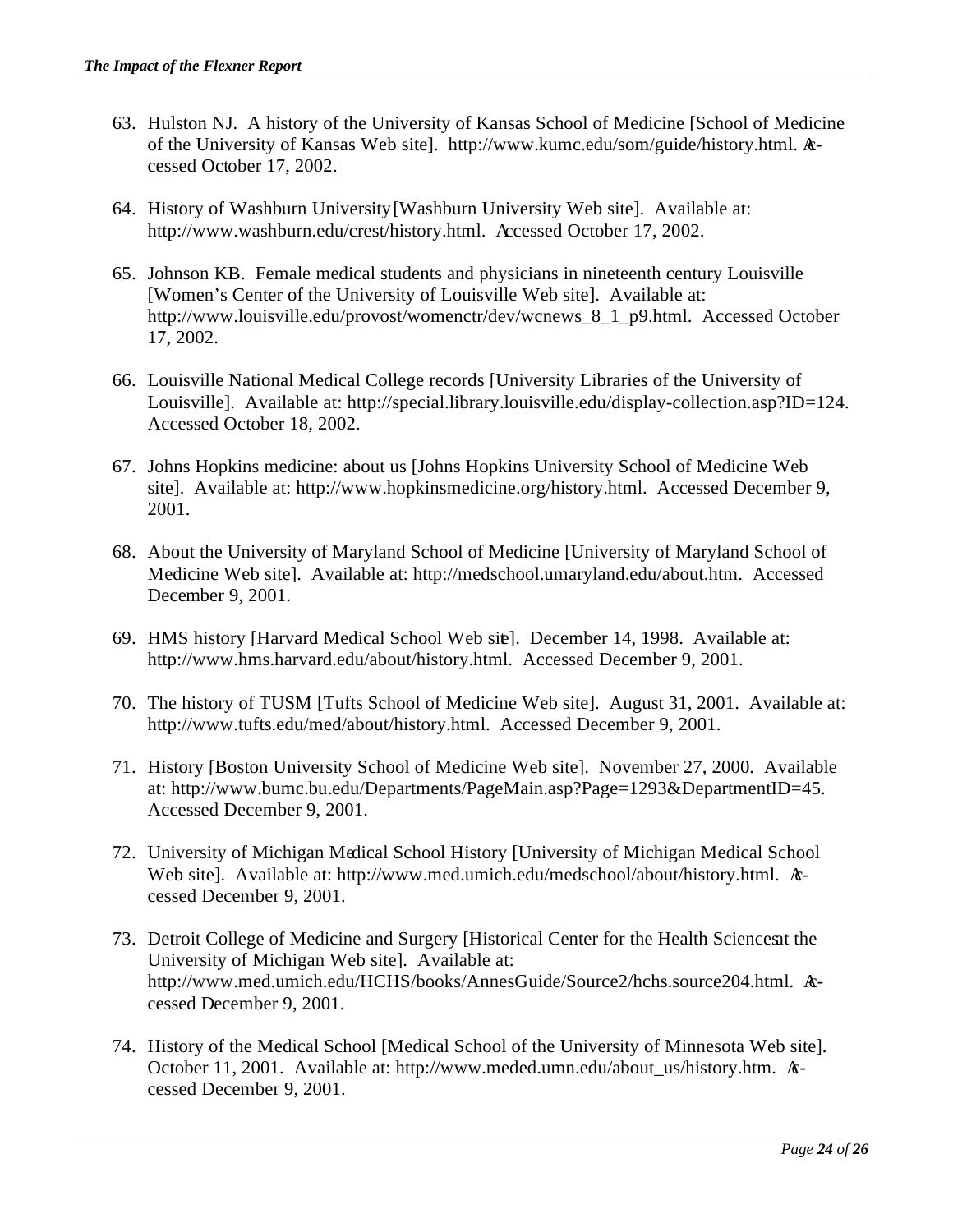- 75. The School of Medicine [University of Mississippi Web site]. May 24, 2001. Available at: http://www.olemiss.edu/course\_cat\_index/course\_catalog2000/html/Schools/Medicine/inde x.htm. Accessed December 9, 2001.
- 76. School of Medicine [University of Missouri-Columbia Web site]. November 5, 1999. Available at: http://web.missouri.edu/~uawww/history/medicine.html. Accessed December 9, 2001.
- 77. The history of KCOM [Kirksville College of Osteopathic Medicine Web site]. Available at: http://www.kcom.edu. Accessed December 9, 2001.
- 78. History [Washington University in St. Louis School of Medicine Web site]. Available at: http://medschool.wustl.edu/overview.html#history. Accessed December 9, 2001.
- 79. The Washington University tour [Washington University in St. Louis Web site]. Available at: http://www.wustl.edu/tour/medicine/default.htm. Accessed December 9, 2001.
- 80. About the School: a historical sketch [New York University School of Medicine Web site]. Available at: http://www.med.nyu.edu/som/history.html. Accessed December 9, 2001.
- 81. History of the New York Medical College and Hospital for Women [Notable Women Ancestors Web site]. Available at: http://www.rootsweb.com/~nwa/college.html. Accessed December 9, 2001.
- 82. Deaths [American College of Physicians American Society of Internal Medicine Web site]. March 2001. Available at: http://www.acponline.org/journals/news/mar01/deaths.htm. Accessed October 18, 2002.
- 83. History of the Upstate College of Medicine [Health Sciences Library of Upstate Medical University of the State University of New York Web site]. April 28, 2000. Available at: http://www.upstate.edu/library/history/history-of-medschool.html. Accessed December 10, 2001.
- 84. [American National Library Web site]. Available at: http://www.anb.org/articles/12/12- 02109-article.html. Accessed October 18, 2002.
- 85. Louis E. Bisch (1885-1963) [Michael Stutz Web site]. November 27, 2001. Available at: http://www.dsl.org/faq/bisch. Accessed October 18, 2002.
- 86. Meet Dr. Bernard I. Krupp [Spector + Krupp Center for Facial Enhancement]. Available at: http://www.facecrafters.com/krupp.html. Accessed Qtober 18, 2002.
- 87. History [College of Medicine of the University of Cincinnati Web site]. Available at: http://www.med.uc.edu/departme/ent/ENT\_Pages/overview/history.html. Accessed December 9, 2001.